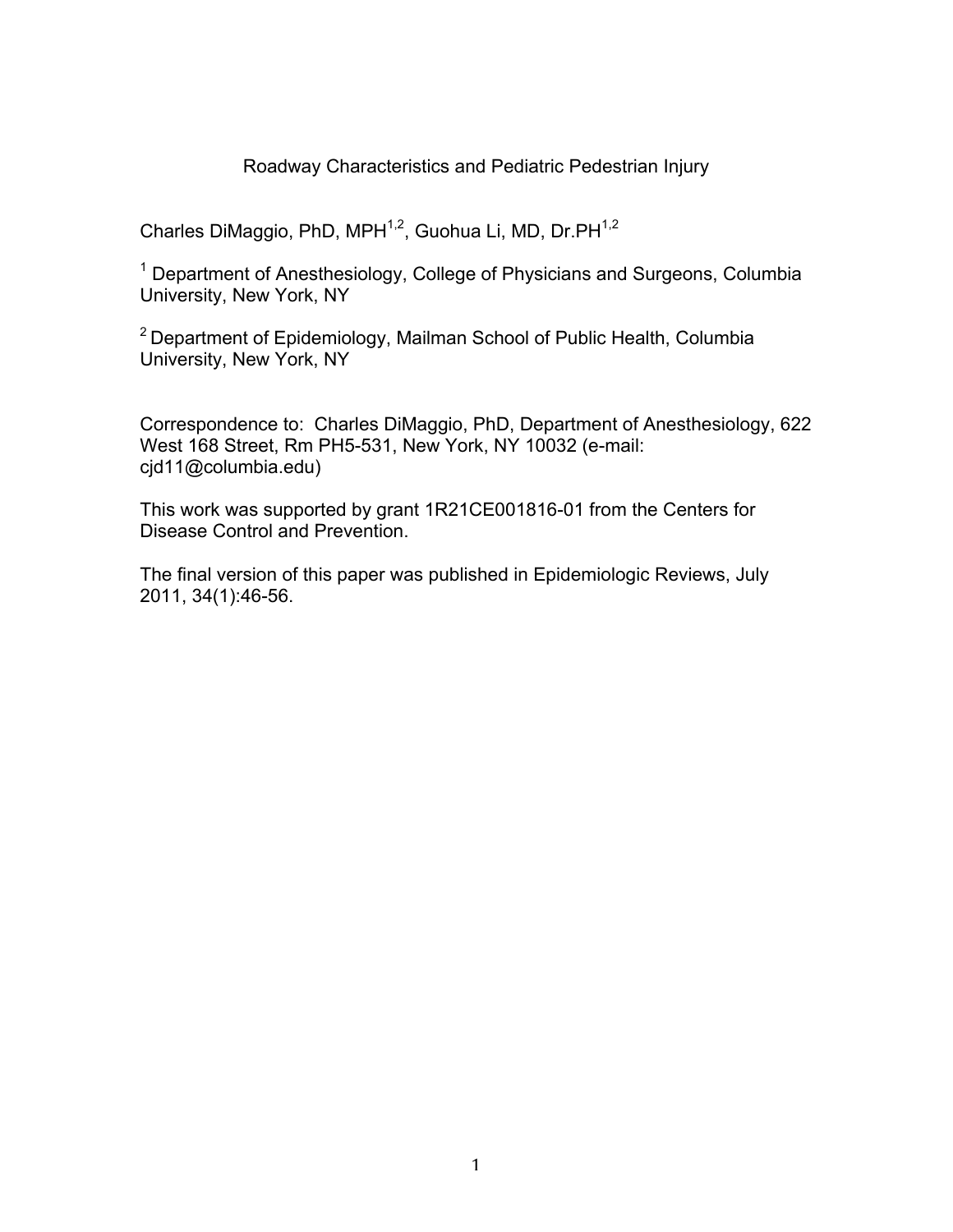## Introduction

### Significance of Pediatric Pedestrian Injuries

In the 1990's cars struck approximately 50,000 children in the U.S. each year, killing 1,800 (1). These rates have declined to approximately 39,000 injuries and 630 fatalities yearly (2). The case fatality rate has similarly declined from  $3.6\%$  to  $1.6\%$ . Case-fatality, though, varies from approximately 1% for the oldest children, to 9% for the youngest, and compared to the 94% of motor vehicle occupants that escape crashes unscathed, only 1% of pedestrians walk away uninjured  $(1)$ .

Although there has been a 43% decline in pedestrian death rates since 1975 (3), child pedestrian injury continues to rank among the most serious childhood diseases. In New Zealand, pedestrian injuries kill twice as many children as leukemia and 5 times as many as all infectious diseases combined (4).

Morbidity statistics are more difficult to come by, but in 1996 there were 163,000 emergency department visits for pedestrian injuries for all ages (5). In areas of New York City from 1989 to 1995, an estimated 127/100,000 pediatric population suffered severe pedestrian injury (6). Pedestrian injuries account for  $5%$  of all pediatric trauma admissions to US hospitals (7).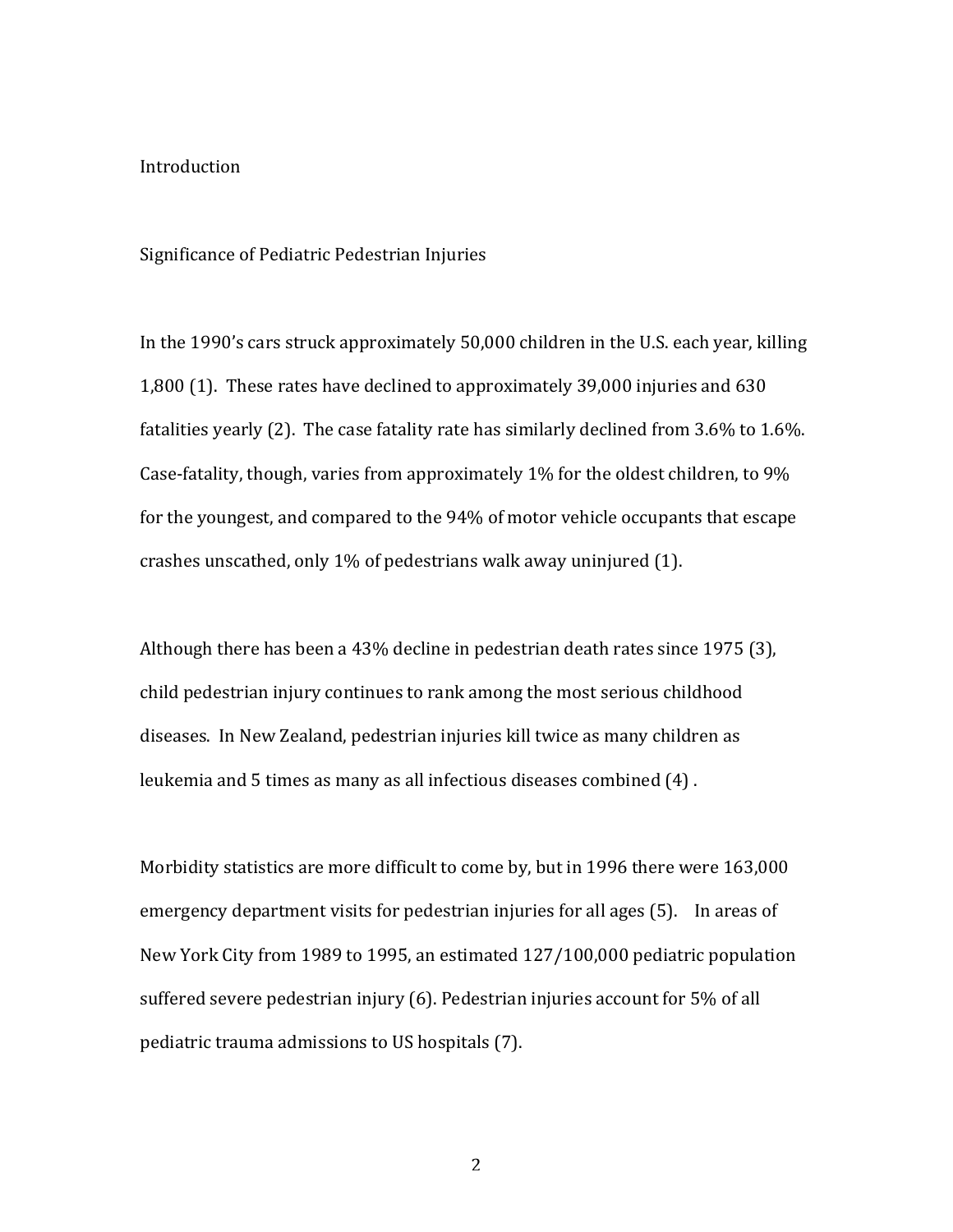### Research!Gaps

What at first appears as a relatively straightforward mechanism of injury, the exposure of a child to traffic, rapidly become quite complex. Behavioral, social, cultural, ethnic, physical and environmental factors all play a role. Interaction between variables is likely, for example the risk posed by the physical environment of a driveway may interact with the behavioral risk posed by young age. To describe causal associations between the variables it is also necessary to rule out confounding factors, for example an increased risk posed by clearly marked walkways may be due, in part, to the location of such roadways in highly trafficked areas.

In general, a lower socio-economic status translates into increased risk  $(8-10)$ . In Northern Manhattan, New York City, children in low-income neighborhoods have twice the risk of pedestrian injury relative to those better off (11). Yet it is not entirely clear what it is about SES that mediates this risk. In the U.S, being a member of a minority or non-white group clearly increases risk (8, 10). One study of race attempted to control for income by using insurance payment class and reported an odds ratio of 2.59 (9). A New Zealand study found a 3 times greater injury admission rate for indigenous children vs. children of European descent (7). It has been hypothesized that minority-group status and low SES lead to increased exposure through increased walking  $(12, 13)$ , or that such stressors as family illness and maternal pre-occupation somehow mediate increased risk (14, 15). In the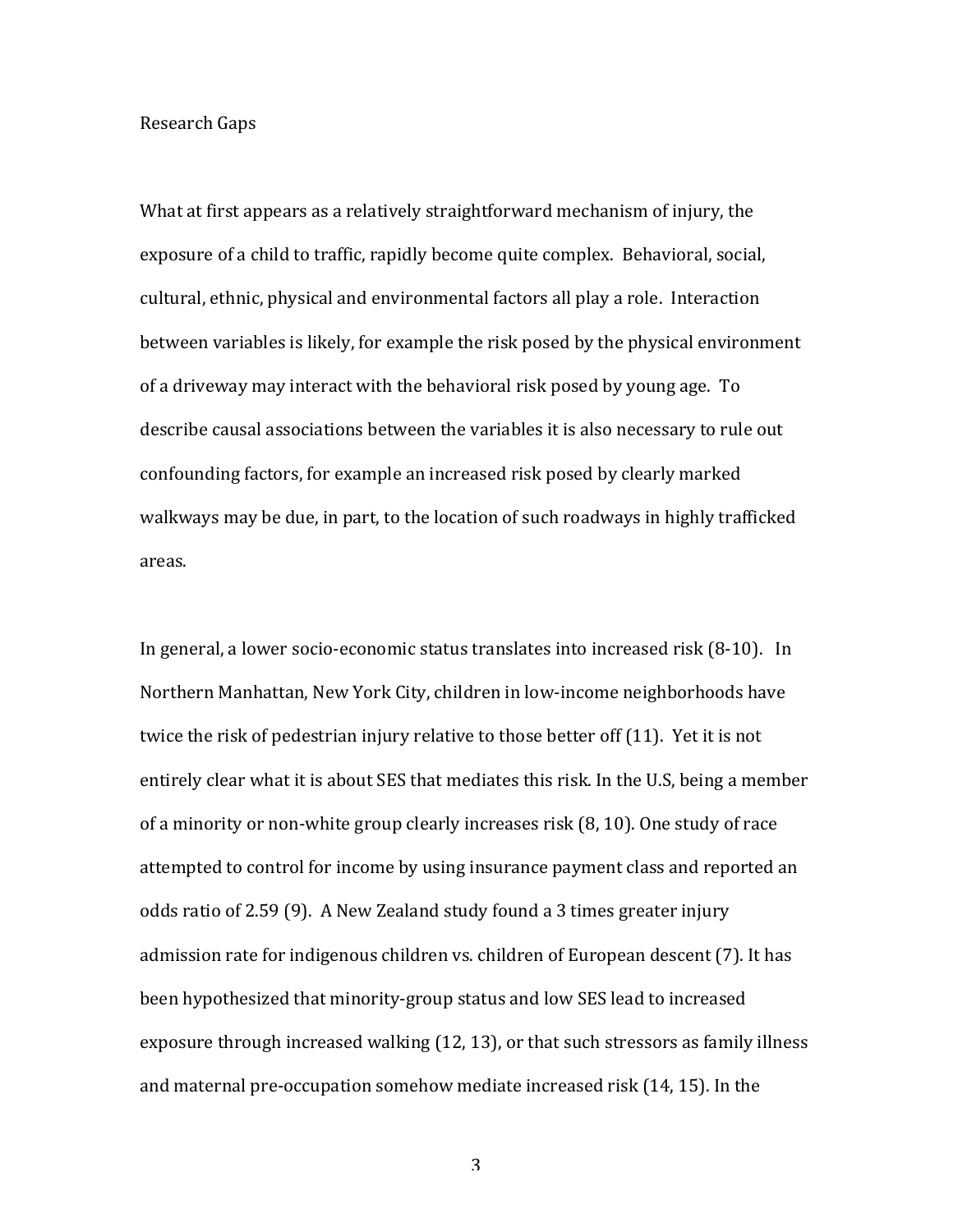terminology of Link and Phelan, low SES puts children at risk of the more proximal individual risks that have been identified (16).

The Built Environment and Pediatric Pedestrian Injury

The built environment plays a crucial role in the risk of child pedestrian injury and is closely related to the social, cultural and economic status of the community (7-11). Child pedestrian injury is primarily an urban phenomenon (17). Up to  $75\%$  of child pedestrian injuries occur in an urban setting (18). Rates are proportionate to population density, with urban areas accounting for  $2/3$  of all US pedestrian deaths  $(19)$ . In these areas pedestrian injuries outnumber occupant injuries (6). Milwaukee, with 14% of Wisconsin's population, accounts for 35% of that state's pedestrian injuries (20). In New York City, pedestrian deaths have outnumbered occupant deaths since 1910, and the first recorded motor-vehicle crash fatalities in both the United Kingdom and in the United States (which occurred in London and New York City respectively) were both pedestrians (19).

Some built environmental risk has been attributed to multi-family dwellings (21), some to a lack of playgrounds (6, 14, 21), some to the presence of major roadways  $(17, 22)$ , and some to increased traffic volume  $(6, 23)$ . The presence of curbside parking is also associated with an increased risk of injury  $(4)$ ; this may be related to the so-called mid-block "dart and dash" type of injury (18). The presence of such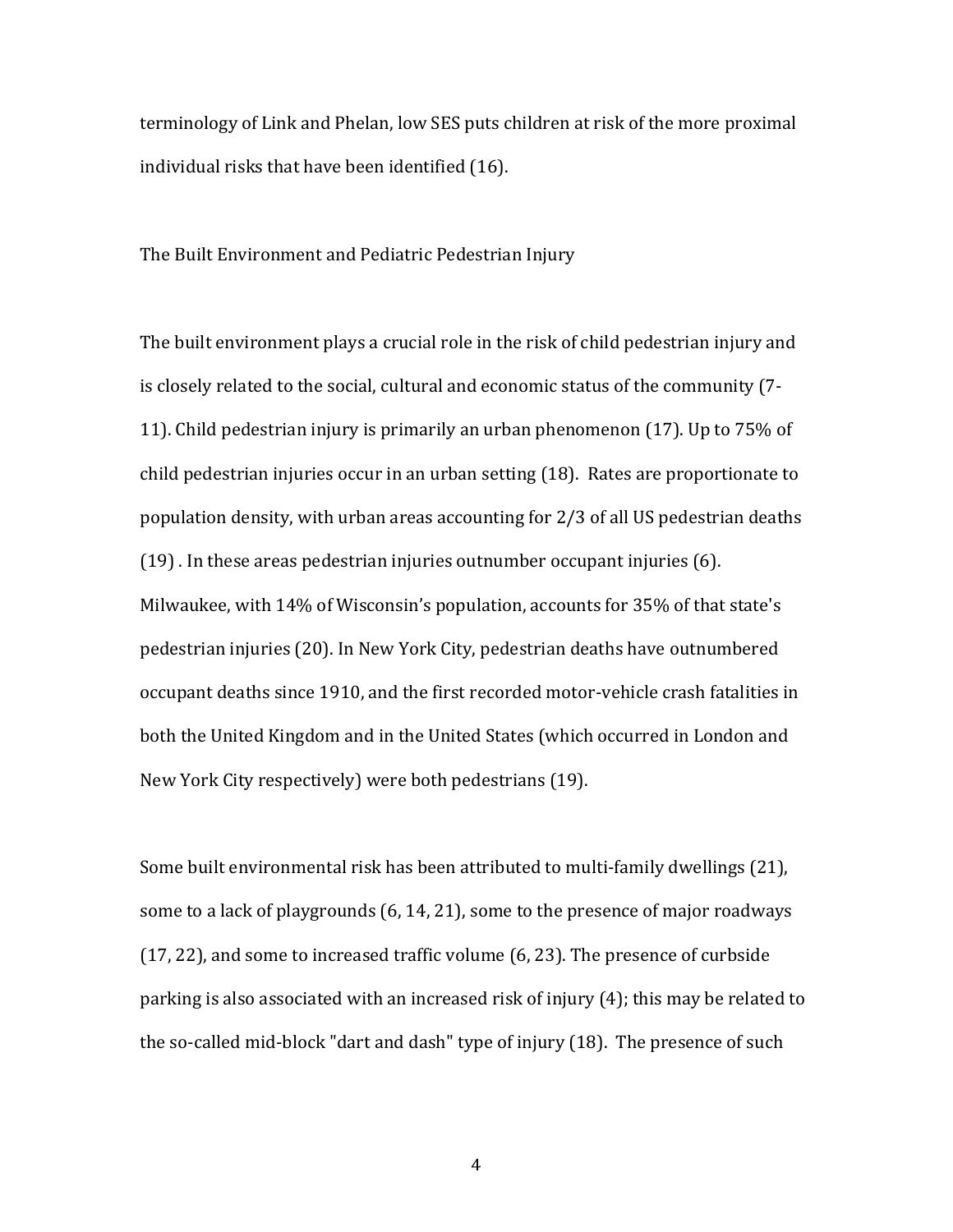road attractions as ice cream vendors has also been found to increase the risk of an injury occurring (18, 20).

Changes to the built environment have been called a "logical but often overlooked" area of injury control though they are often "the most successful interventions" (24). Modifications to the built environment that may increase pediatric pedestrian safety include separating play areas from roadways, improved visibility at intersections, conspicuous stop signs, enhanced pavement markings and improved lighting.

In this paper, we systematically reviewed the literature on built environment and pediatric pedestrian injury risk. We conducted a meta-analysis to synthesize the evidence on the effectiveness of interventions to the built environment to prevent pediatric pedestrian injury. We attempted to answer three questions: 1) How strong is the association between the built environment, particularly roadway environment, and the risk of pediatric pedestrian injury? 2) Does the strength of any demonstrated association vary by age group? 3) Does the strength of any association vary by study type or geographic area in which the study was conducted?

To answer these questions we used Bayesian meta-analytic techniques which allowed us to determine how widely study results varied, calculate the direct probability of overall mean effect size, estimate how likely is it that future studies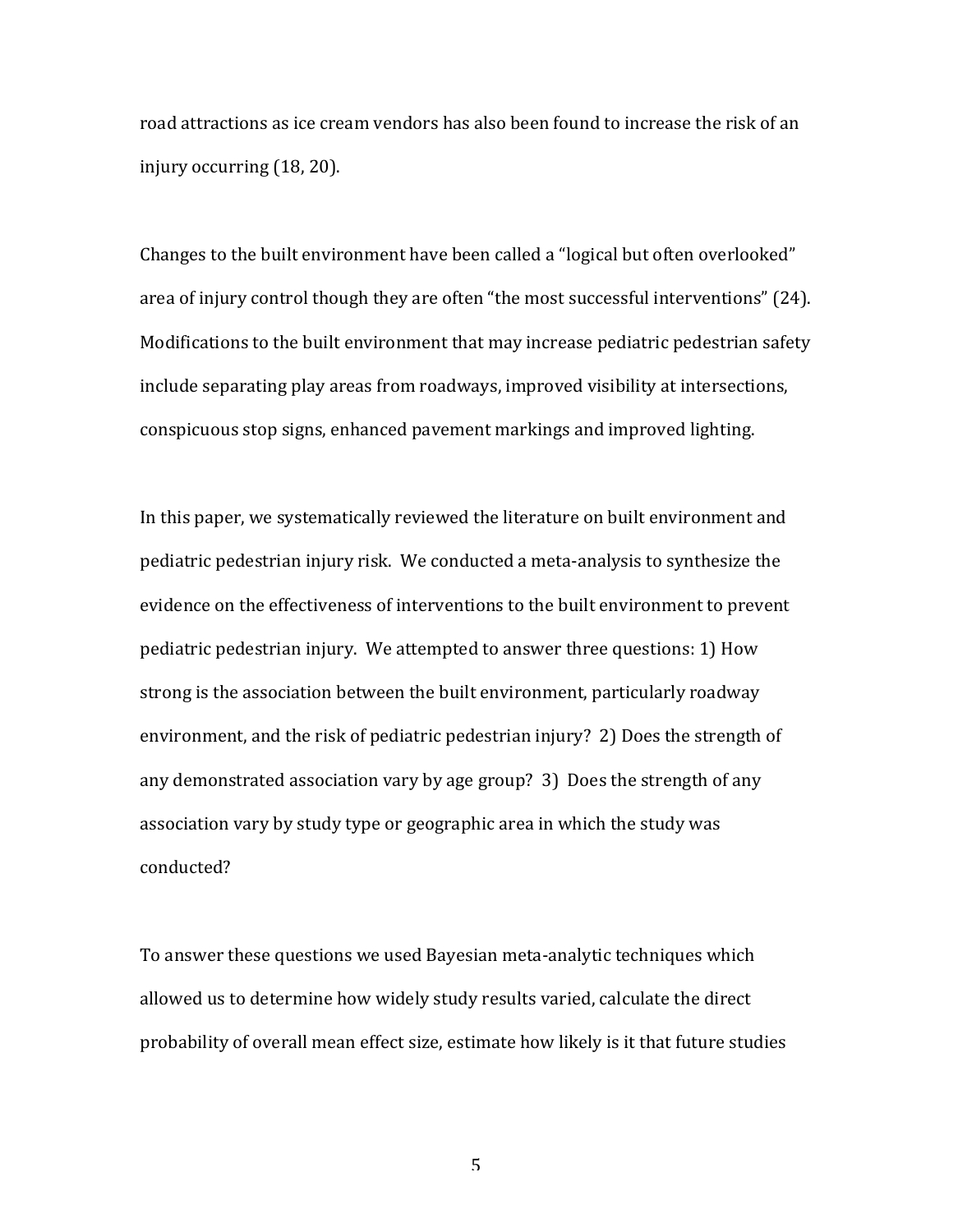would demonstrate an association similar to that found in this meta-analysis, and assess how sensitive the results are to prior assumptions regarding risk.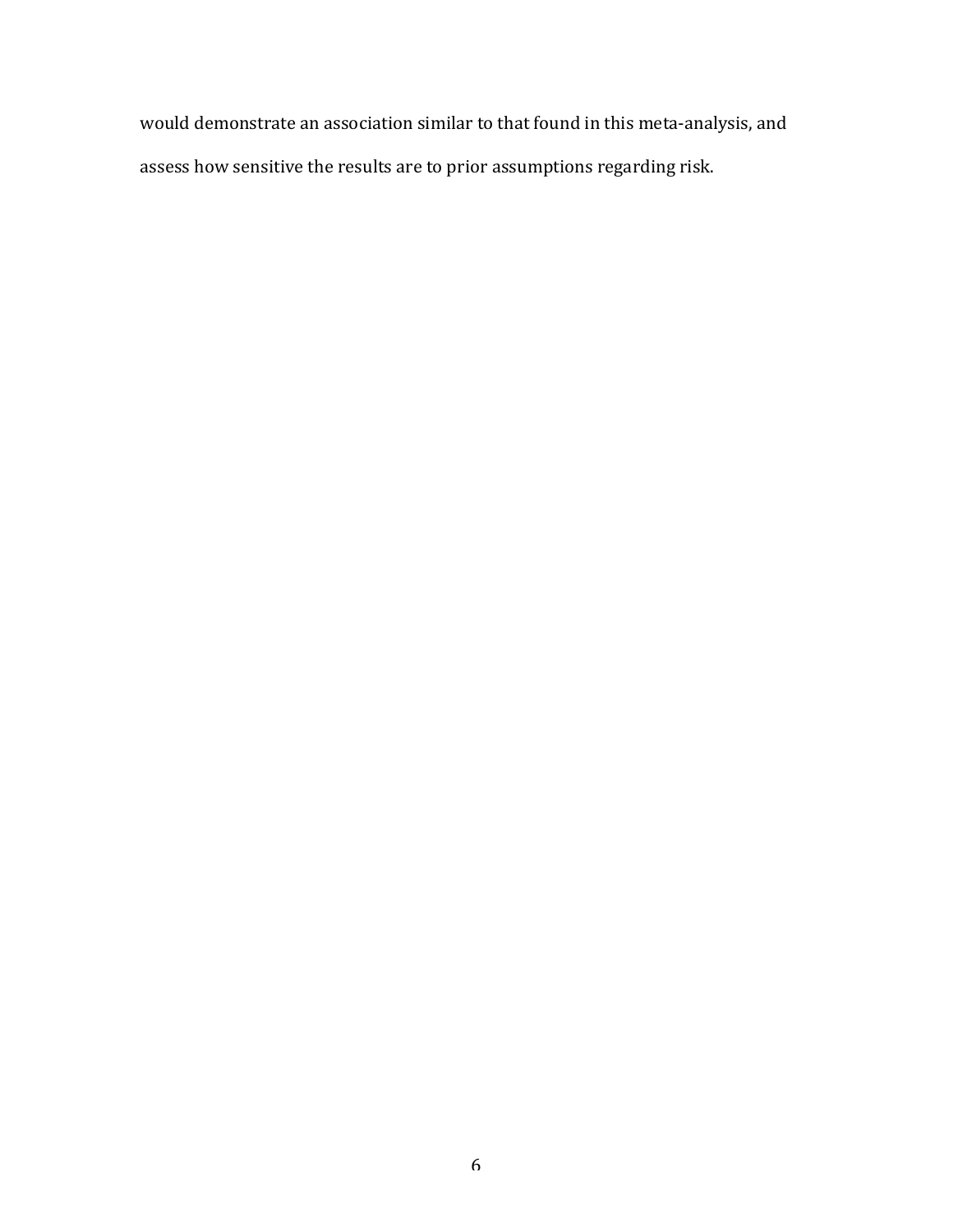#### Methods

We searched PubMed, Cumulative Index to Nursing and Allied Health Literature (CINAHL), Health and Psychosocial Instruments, Proquest Digital Dissertations, PapersFirst, Allied and Complementary Medicine (AMED), Evidence Based Medicine (EBM) Reviews, the ACP Journal Club, the Database of Abstracts of Reviews of Effects (DARE ) and the Cochrane Database of Systematic Reviews for studies related to built environment and child pedestrian injuries. We used the search terms: `built environment', `child\*', `injur\*', `pedestrian', `walk\*' (where \* represents a wildcard character) alone and in combination.

Studies were eligible for analysis if they presented results in terms of proportions or prevalence, odds ratios of dichotomous variables, means with standard deviations, p-values, t-tests, F-statistics, and chi squares, or with data that could be translated into one of those terms. Where possible, analyses were based on extraction of raw data from tables and charts.

Articles were uploaded into Endnote 9.0. (25) We used the search feature in Endnote to remove duplicate entries, then read the titles of all remaining entries to exclude studies not related to pediatric pedestrian injury. We read the abstracts of the entries to remove studies without references to the built environment. To identify quantitative epidemiologic studies, we conducted full-text electronic searches of the remaining entries the terms: 'study, investigation, incidence,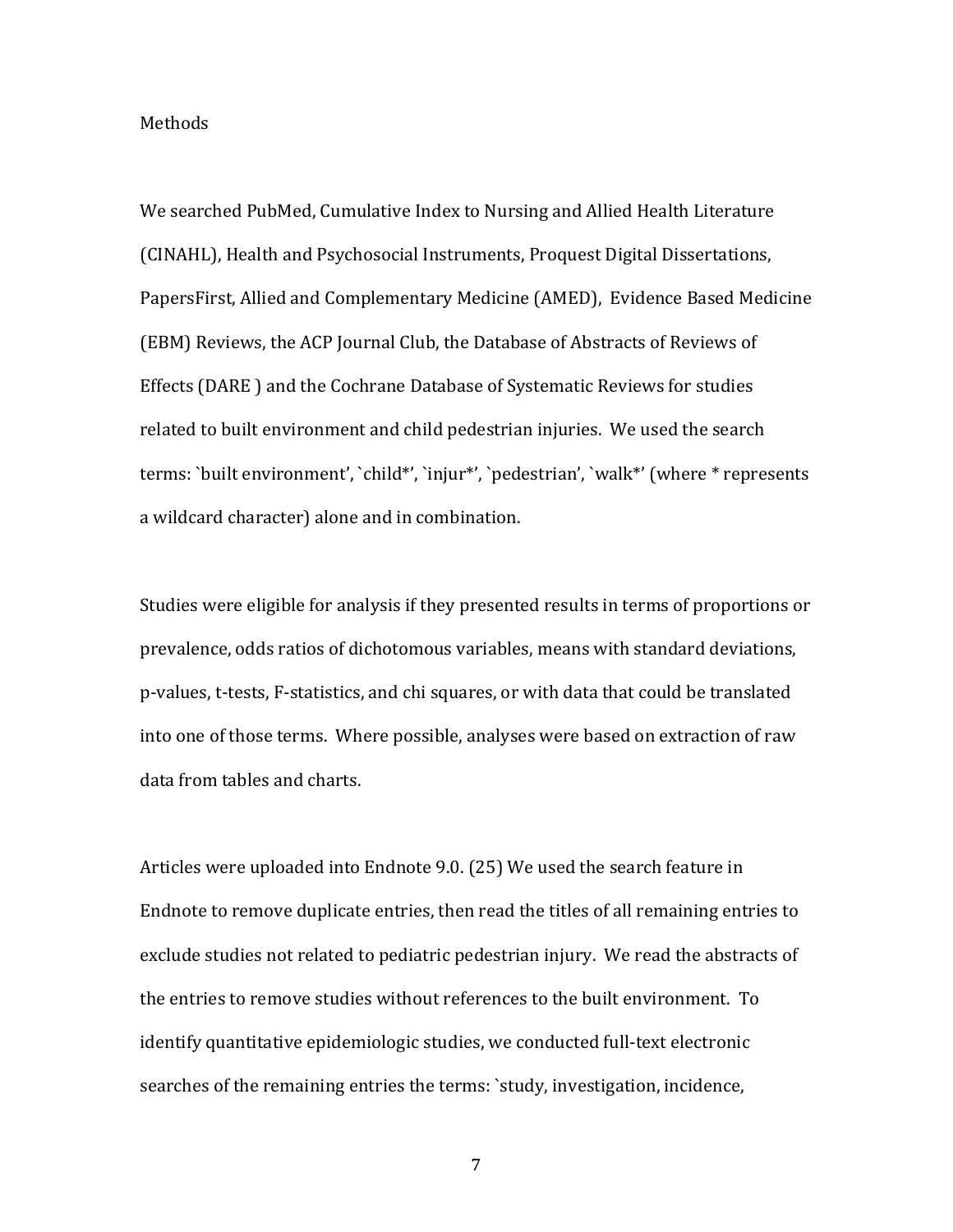prevalence, proportion, effect, random\*, population, research, cross-sectional, ecologic, and epidem<sup>\*</sup>'. The references of remaining articles were visually inspected to identify additional articles.

Full-text versions of articles were reviewed by the first author (CD). Articles presenting additional or repeated analyses of previously published data were excluded to maintain the independence of studies entered into the analysis. Remaining studies were coded for the following variables: whether the study was based on an intervention to the built environment (e.g. road reconstruction or calming, signage) vs. observational studies; the built environmental factor studied (e.g. residential vs recreational or commercial buildings, curbside parking, driveways, nearby schools); the outcome or dependent variable studied (fatality, injury, driver giving way to pedestrian); the geographic location of the study (Europe, North America, Oceana and Australia, Africa, Asia, South America); type of study (case-control, case-series, pre-post) and the age group (pediatric vs. all ages). We grouped outcomes under three main categories: social built environment like nearby schools and parks, roadway built environment like overpasses and number of lanes, and vehicle-related factors such as parking availability.

We converted results to odds ratios using reported results or based on abstracted results. We abstracted measures of effect and their 95% confidence limits for each study. Each study result was entered with the risk of injury or fatality as the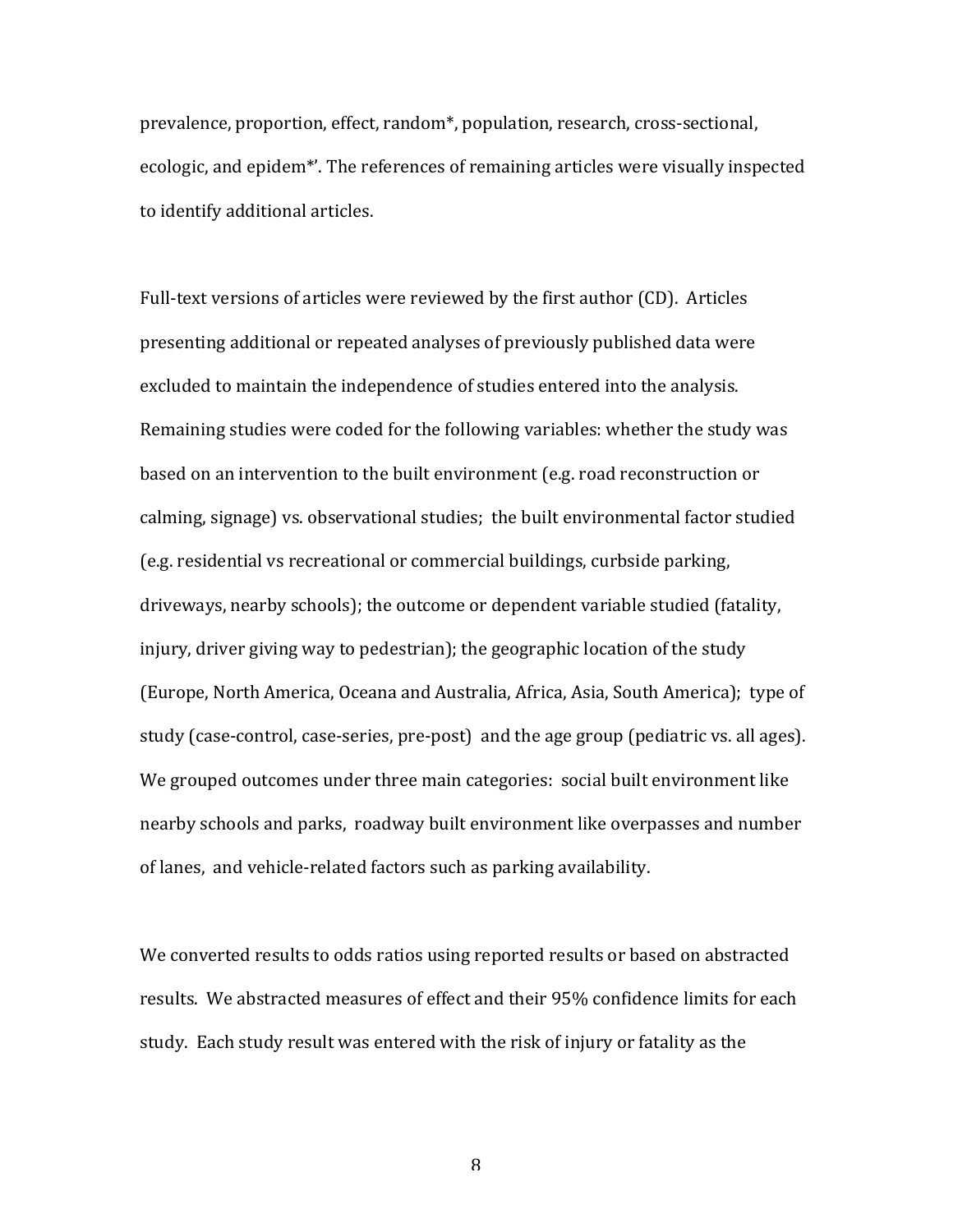outcome of interest. So for intervention studies, data were converted from preventive measure to measures of increased risk.

We used Bayesian analyses where our two main sources of information about the synthesized effect size  $(\theta)$  are our prior beliefs or the prior distribution of the parameter (Pr[ $\theta$ ]) and the likelihood of observing the data given that prior belief or distribution (Pr[y|θ]). The result of combining the prior distribution and the likelihood is called the posterior distribution and follows Bayes' Theorem:

## $Pr[\theta|y] \alpha Pr[y|\theta] * Pr[\theta],$

Our prior distribution is essentially what we believe the synthesized effect size  $\theta$  is and how we think it might vary if we had no data upon which to base our judgments. The likelihood informs about  $\theta$  via the data itself. When we have a lot of data, the likelihood predominates, and our results will essentially be the maximum likelihood or traditional estimate. When we have less data, the prior has greater influence. We can also use the results of Bayesian analysis of the posterior distribution of theta given the data, to inform a predictive distribution of possible data values given our new knowledge about theta. This is termed the posterior predictive distribution. Of note, the posterior predictive distribution is invariably less precise than the posterior distribution on which it is based because it incorporates both the uncertainty of the parameter estimate and a data value based on the distribution of that data given a particular parameter estimate.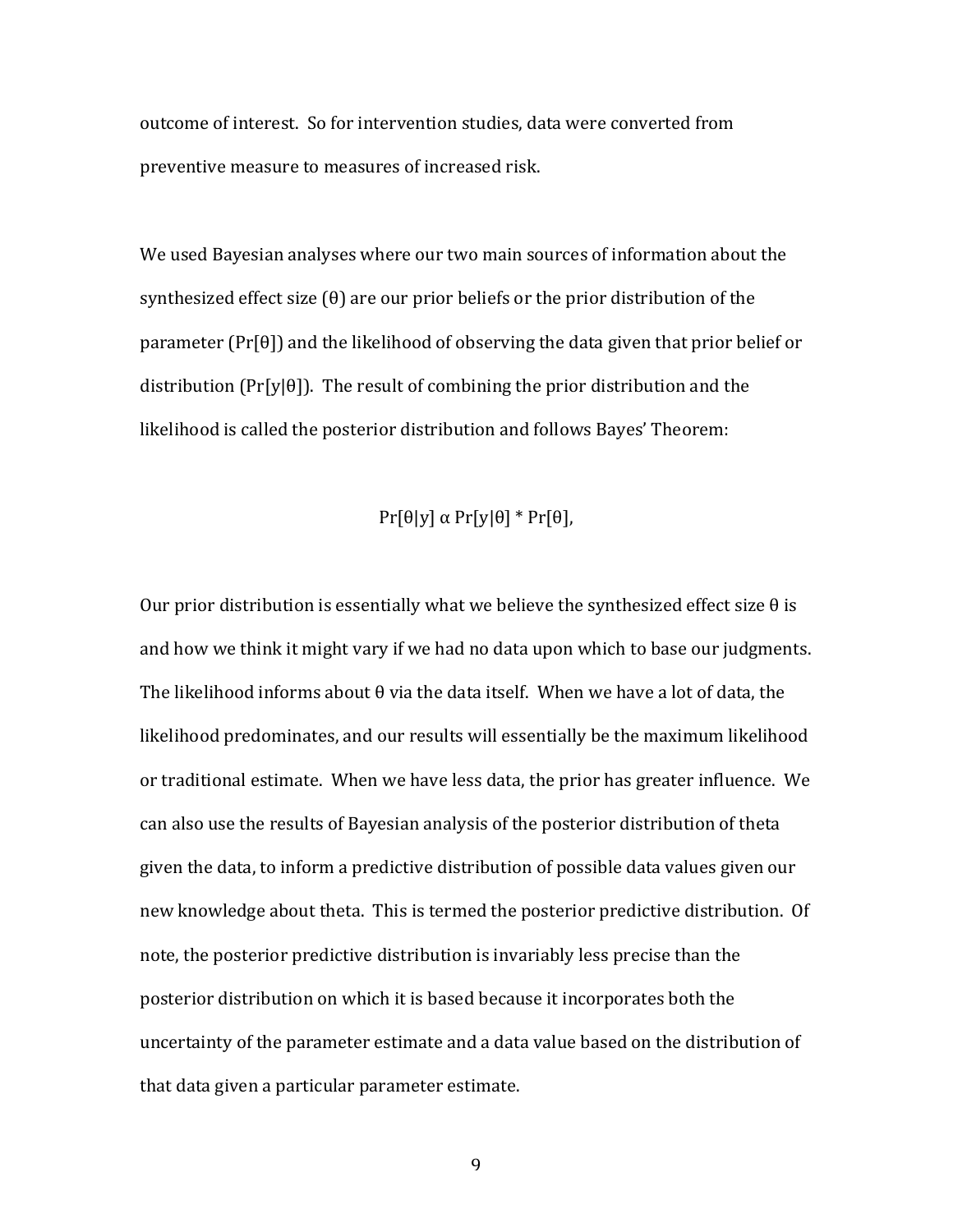We entered data into R for descriptive analyses. We then entered data into Comprehensive Meta Analysis version  $2. (26)$  to calculate effect sizes and variances for each study finding. The heterogeneity of the mean effect size for an outcome across studies was tested with a Q statistic. If Q is larger than the critical value of Chi square statistic with k-1 degrees of freedom, where k is the number of effect sizes, we rejected a null hypothesis of homogeneity across effect sizes. We then entered the effect sizes for each finding into the R statistical computing program  $(27)$  and WinBUGS (28) and calculated overall effects with a Bayesian random effects model as described below.

For the meta-analysis, we modeled the outcomes as logits of the abstracted odds ratios from each study. For the fixed effect model, the logits were assumed to be normally distributed with a mean of 0 and a wide variance of  $10<sup>5</sup>$ , which allowed the value of the logits to vary from -619.36 to 619.36. Assuming that it might be unreasonable to assume that all the studies were estimating exactly the same treatment effect, and that there was likely more statistical heterogeneity or difference between studies that might reasonably be attributed solely to random error, we conducted a random effects model which included an additional variance component for between studies variation. This random effects term had it's own mean of and variance  $\tau^2$ . We placed a vague normal prior with mean 0 and variance 10<sup>5</sup> on d and a uniform (0, 10) prior on  $\tau^2$ .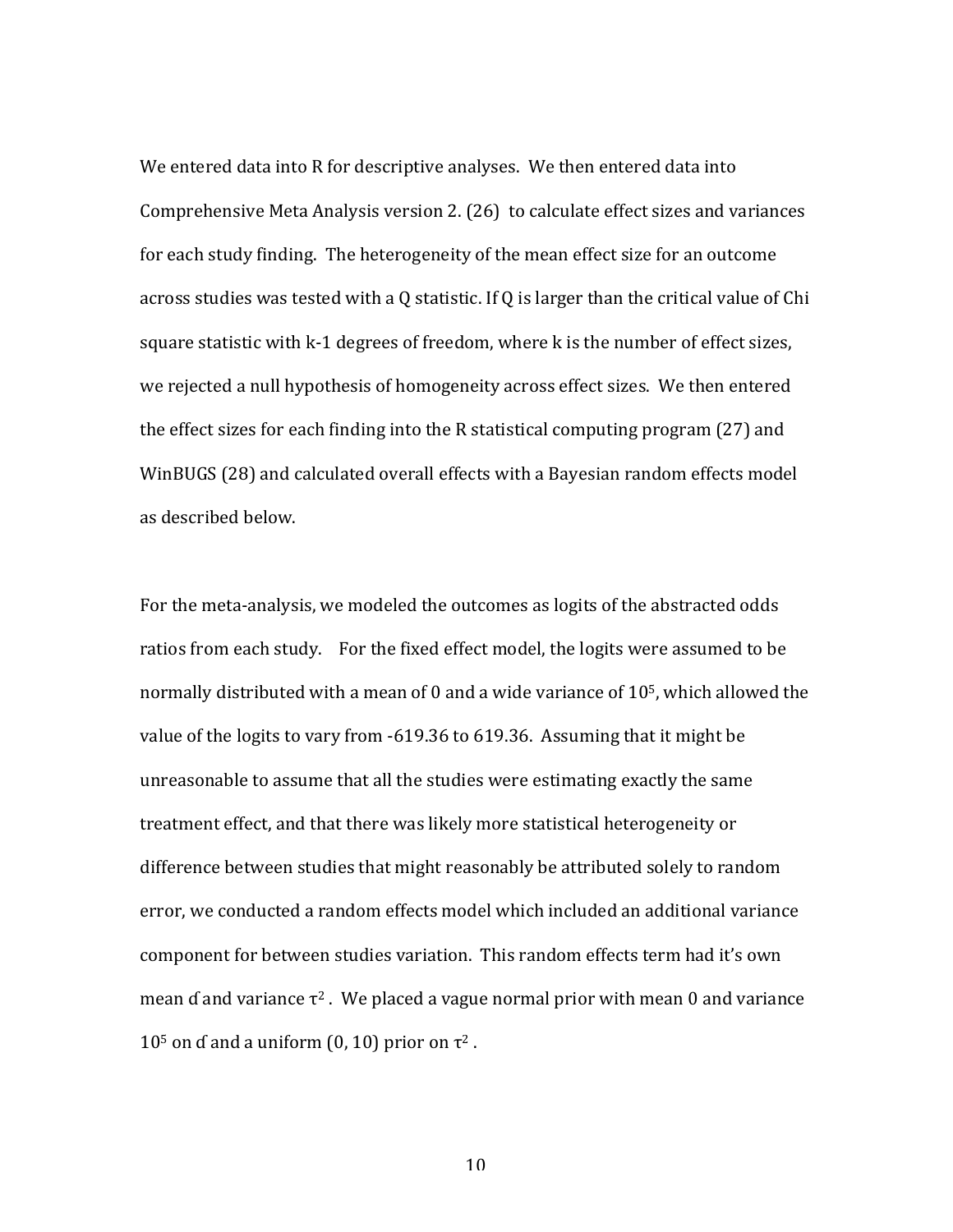Most reasonably realistic problems framed in this way do not have a simple or closed solution amenable to maximum likelihood estimates, so we used a simulation approach to solve for the parameter estimates. The WinBUGS package, developed in UK, allows for a Monte Carol Markov Chain simulation approach by choosing samples using either Gibb's (for which it's named) or Metropolis Hasting algorithms. Because this is a simulation-based approach, we repeat many draws or iterations and evaluate whether the chain of sample values converges to a stable distribution that is assumed be the posterior distribution in which we are interested.

We entered our models into WinBUGS and ran two 20,000 Markov Chain Monte Carlo iterations each starting with different and dispersed initial values for the model. We based our results on the final 10,000 iterations, and assessed whether the chain of values had converged to a stable posterior distribution by monitoring and assessing a graph of the chain as well as by calculating the Brooks Gellman and Rubin statistic, a tool within the WinBUGS program for this purpose.

We synthesized the results of all studies related to built roadway environment and compared that effect size against studies for non-roadway related built environment. To assess potential bias or confounding due to age, study type and setting, we additionally synthesized estimates stratified by whether the studies were restricted solely to pediatric populations vs. those that included adults, for intervention studies vs. observational studies, and for studies set in high-income vs.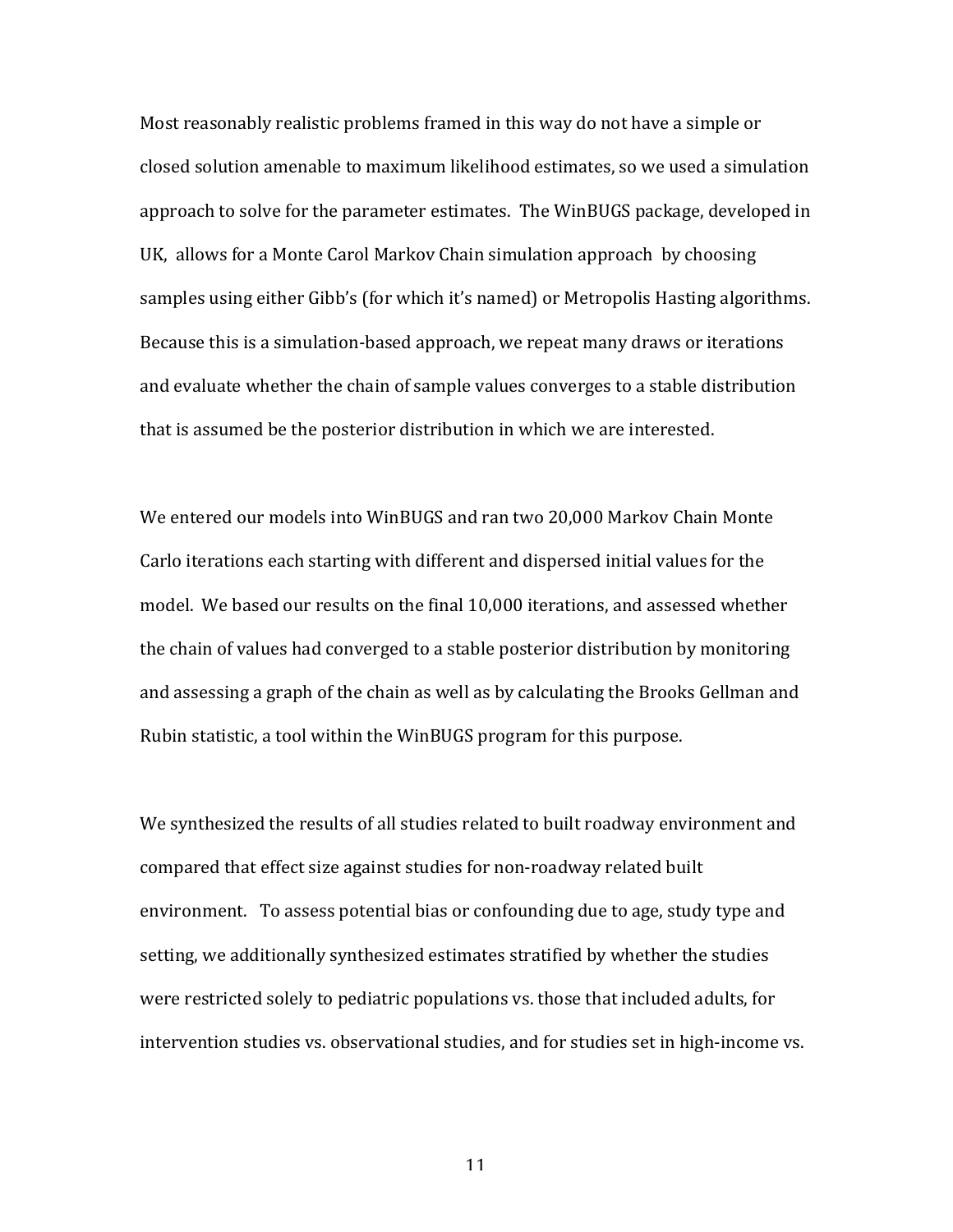lower-income economies. Because of these subgroup analyses, the total number of studies differed from meta-analysis to meta-analysis.

The results are mean values of the posterior distributions and their 95% credible intervals (Cr I). Where appropriate, we exponentiated the logits which were used in the meta-analyses to present results in their original scale. Plots and graphs were created within the R statistical computing package.(27) The study protocol was approved by the (removed for peer review) Institutional Review Board and complies with the Public Health Code of Ethics.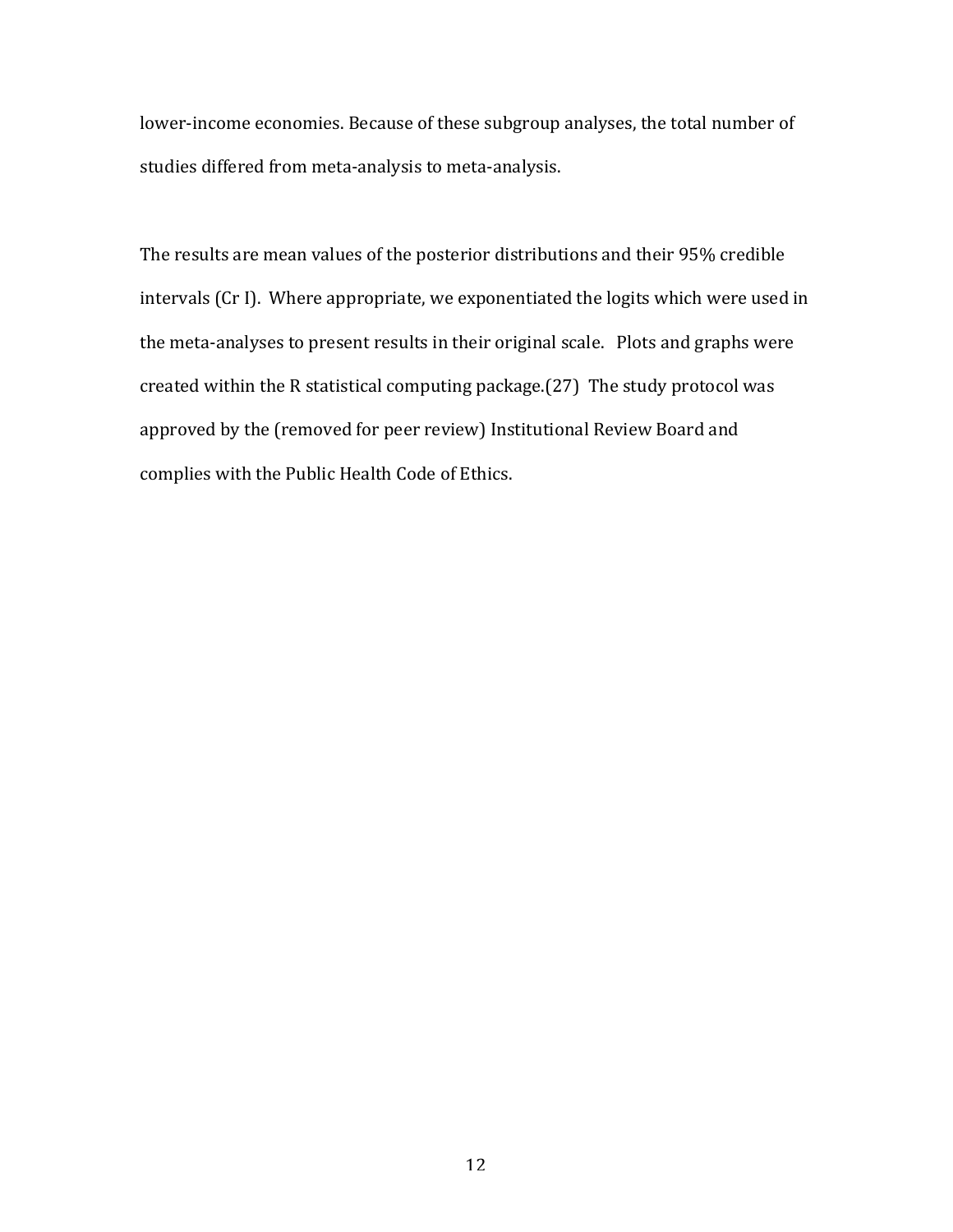## Results

Our initial electronic search returned 186 studies that potentially met entry criteria. Of these, 72 studies (39%) were excluded as not relevant or duplicates based on a review of their titles and abstracts. A review of the references of the remaining 114 studies identified an additional 14 studies for a total of 128 studies for full-text review. Twenty-six of the 128 studies (20%) had quantitative results for built environmental factors related to pedestrian injury risk and were chosen for inclusion in the meta analysis.  $(29-51)$  (Table 1)

Nineteen studies (73%) were restricted to pediatric populations. Eight studies included both children and adults. The most common study design was case control  $(11/26=42%)$ . Nine studies (34%) were based on case series and 6 studies (23%) made pre-post comparisons following interventions. Eleven studies were conducted in Europe, 4 studies in North America, 3 studies in Oceana and Australia, 2 studies in Africa, 1 study in Asia and 1 study in South America.

Among the 26 studies, there were 76 discrete outcomes related to the built environment including both fatal and non-fatal injuries (Appendix ). The majority  $(40/76=52%)$  of the reported results were related to the roadway environment. Nineteen results (25%) were related to the social built environment, and 17 results  $(22%)$  were related to the vehicular built environment.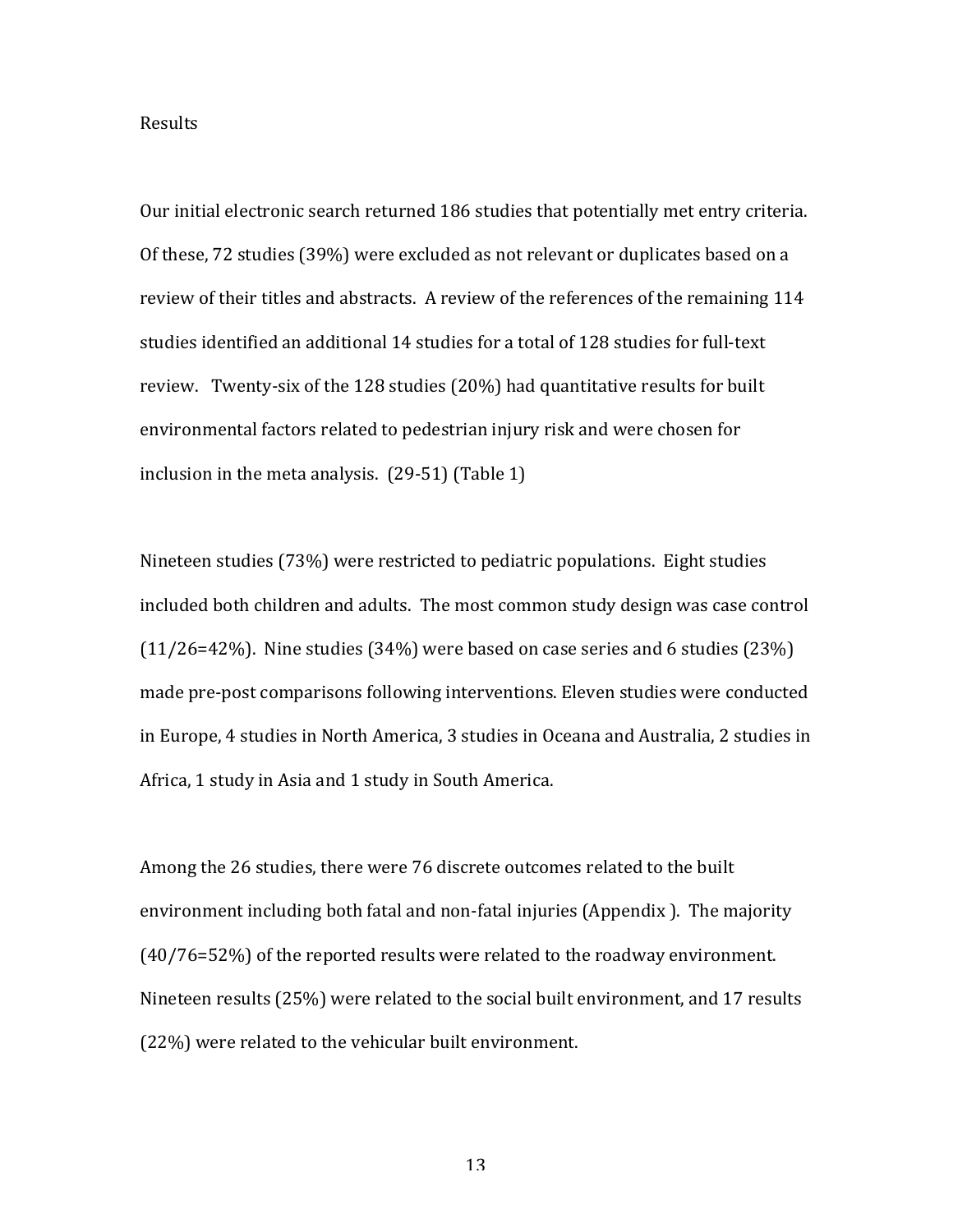Among the overall 40 results related to built roadway characteristics, 22 independent results had sufficient data to enter into the meta-analysis. Of the 22 roadway results, 13 (60%) were based on pre-post comparisons of roadway interventions. The remaining 9 studies evaluating existing roadway conditions using case-control or case-series designs. Seven of the 13 intervention studies evaluated road reconstruction, including overpasses, 4 evaluated road closures, narrowing and speed bumps, 1 study involved signage changes, and 1 study referenced "traffic calming" not otherwise specified. Ten of the 22 study results were restricted to pediatric populations; 12 looked at all age groups.

A random effects model synthesizing the odds ratios for the 22 results for the association of built roadway characteristics and risk of pedestrian injury mixed well and converged to a stationary posterior distribution as evidenced by plot tracings and diagnostic tests. Both the posterior and posterior predictive distributions appeared to be normally distributed around a single mean estimate.

Point estimates for the odds ratio for the association of roadway characteristics with risk of injury or death ranged from 0.6 to 10.1. The synthesized effect estimate for all 22 studies was an odds ratio of 1.6 (95% CrI 1.2, 2.1). (Figure 1). There was an 80% probability that any future study of 1000 individuals would demonstrate an association between roadway characteristics and risk of injury or death. The funnel plot for these 22 study results is approximately symmetric about the synthesized estimate. (Figure 2)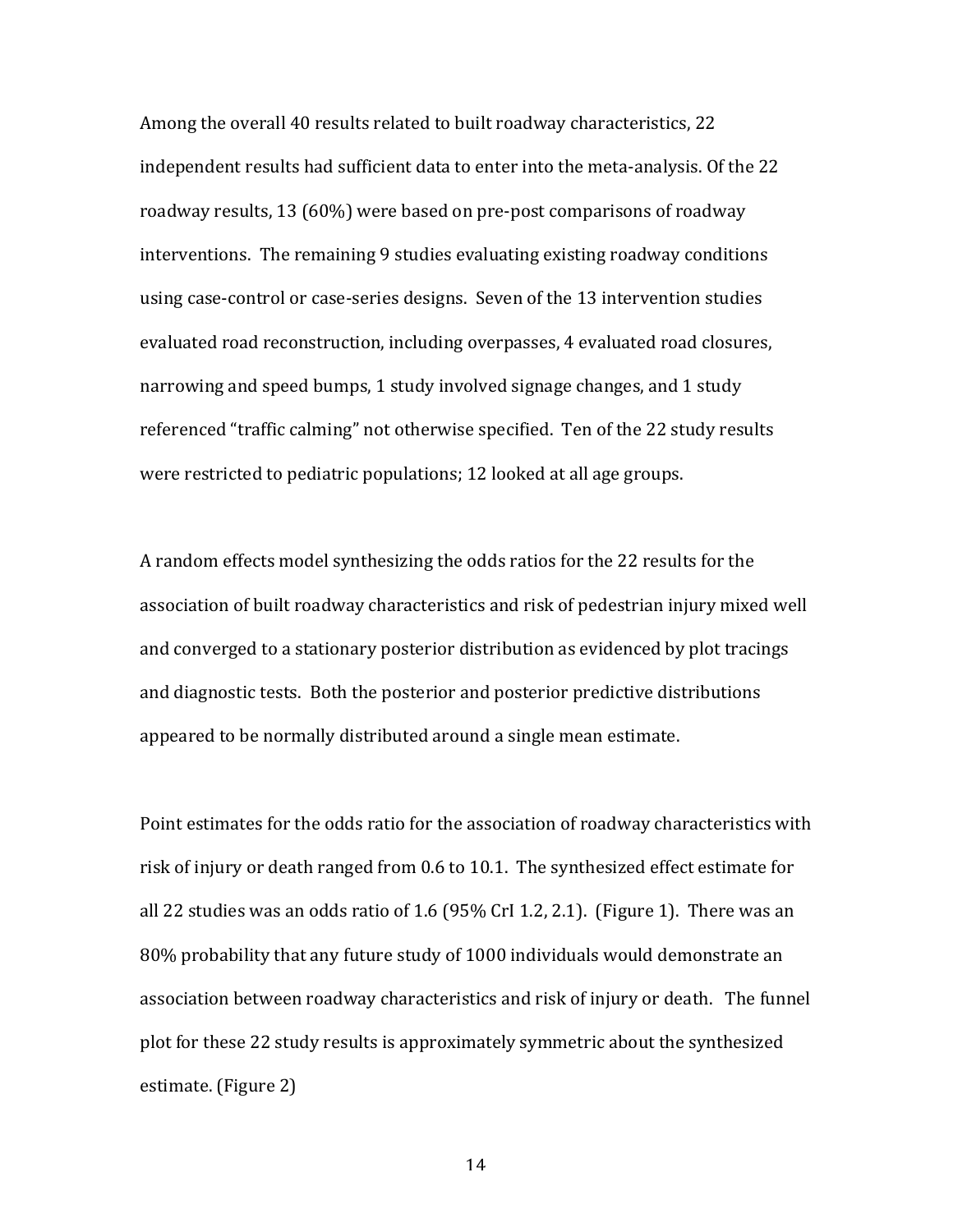When stratified by study type, the synthesized estimate for observational studies of built roadway characteristics was OR=2.2 (95% CrI 1.2, 2.4), compared to a synthesized estimate for pre-post intervention studies which returned an  $OR=1.4$ (95% CrI 1.0, 1.8). When restricted to the 15 of the 22 roadway studies that were conducted in Western industrialized nations, the synthesized odds ratio was 1.5  $(95\% \text{ Cr I } 1.1, 2.0)$ . For the 7 studies conducted in non-Western or developing nations, the synthesized point estimate was  $OR=2.0$  (95% Cr I 0.9, 4.9)

Of the 10 f the 22 roadway study results looking exclusively at pediatric populations, the synthesized effect estimate was 2.5 (95% Cr I 1.8, 3.2). The probability of a new study showing an association between built roadway and pediatric pedestrian injury was nearly 100%. (Figure 3)

Of the 36 results not related to the built roadway environment, 9 (25%) independent study results had sufficient data for inclusion in a meta-analysis. Four of the results were related to the social environment. Of these, two were related to play areas or playgrounds, one was related to a nearby school, one to street vendors, one to alcohol outlets and one to retail establishments. The 5 studies related to vehicle factors were concerned with vehicle density.

The synthesized effect estimate for these 9 study results which addressed built environment not directly related to roadway characteristics was OR=2.1 (95% Cr I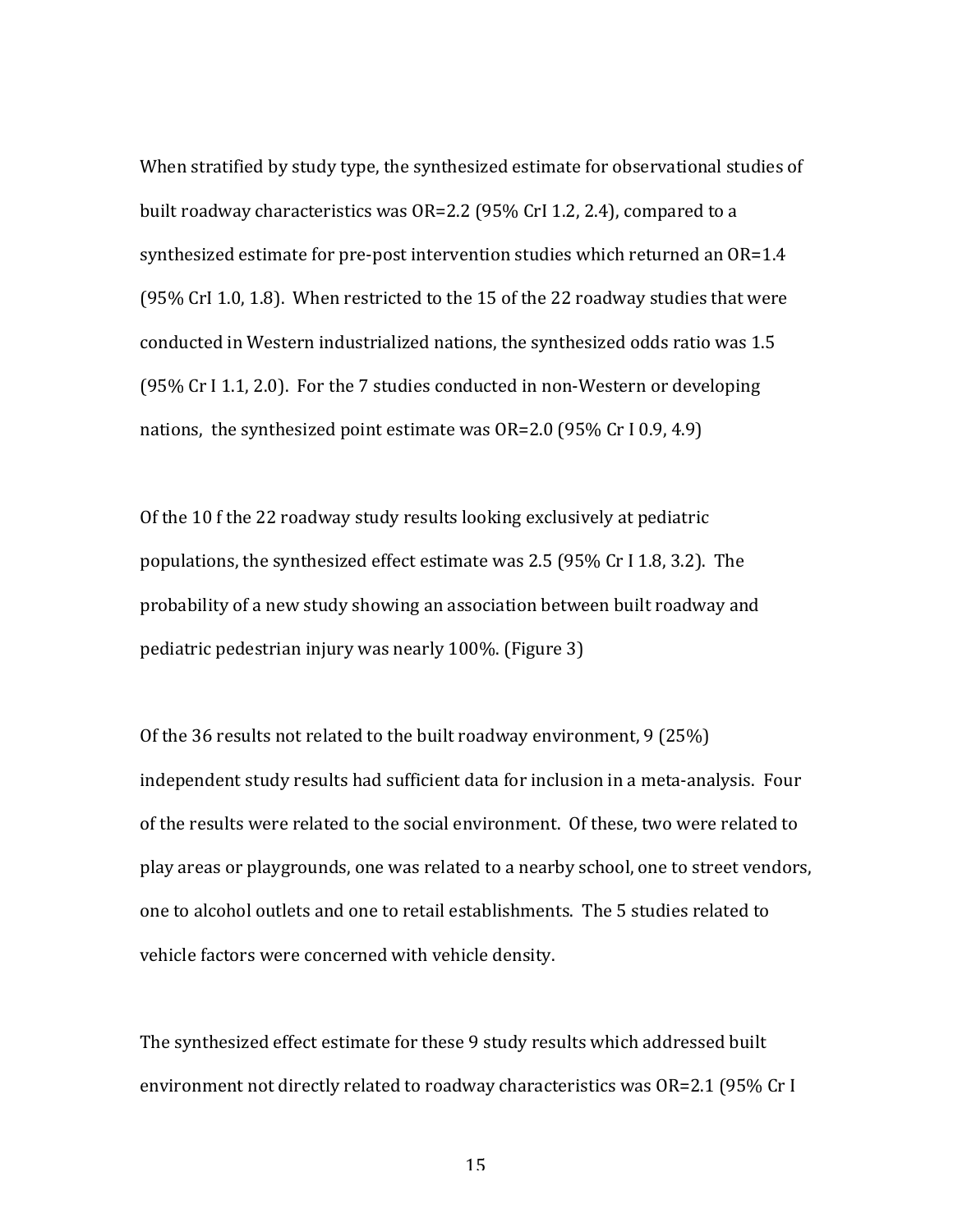1.2, 3.4). (Figure 4) Again, the density plot indicated that the synthesized effect size was measuring a single normally distributed estimate. There was a 90% probability that any future study would demonstrate an effect in the same direction.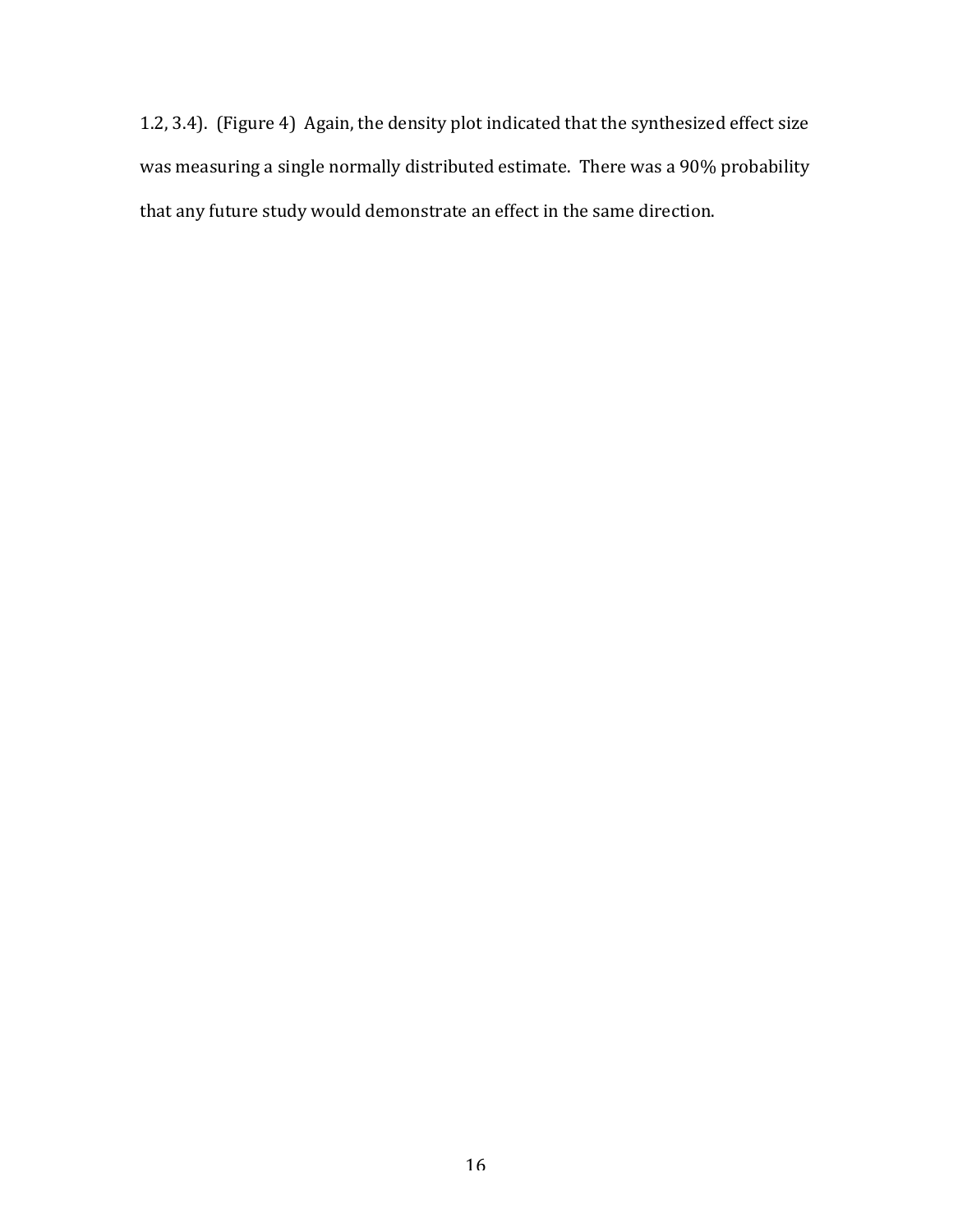## **Discussion**

Pedestrian crashes are complicated and complex events. There are many variables at play such as driver and pedestrian behavior, vehicle engineering and geometry, weather and lighting conditions, and traffic laws. The variables themselves as well as drivers and pedestrians are diverse, interrelated and adapt to each other resulting in outcomes that cannot easily be predicted and are sometimes completely unexpected.

In this meta analysis, rather than attempt to control for potential confounders and test for interaction variables with meta-regression techniques, we chose to use stratified and restricted analysis to examine the role of the different variables. In this way we may better appreciate that while the overall 60% effect of built roadway on pedestrian injury risk is in many respects rather modest, it varies in important ways. Notably, the risks to children posed by built roadway characteristics are more than double that seen when all age groups are combined.

A useful epidemiological approach to interpreting these results is through attributable risk. In this approach, the overall community risk that one may attribute to the built roadway environment will depend on the prevalence of dangerous roads or roadway features in that community. So, for example, if 10% of roads in a particular area are dangerous to pedestrians, then the attributable risk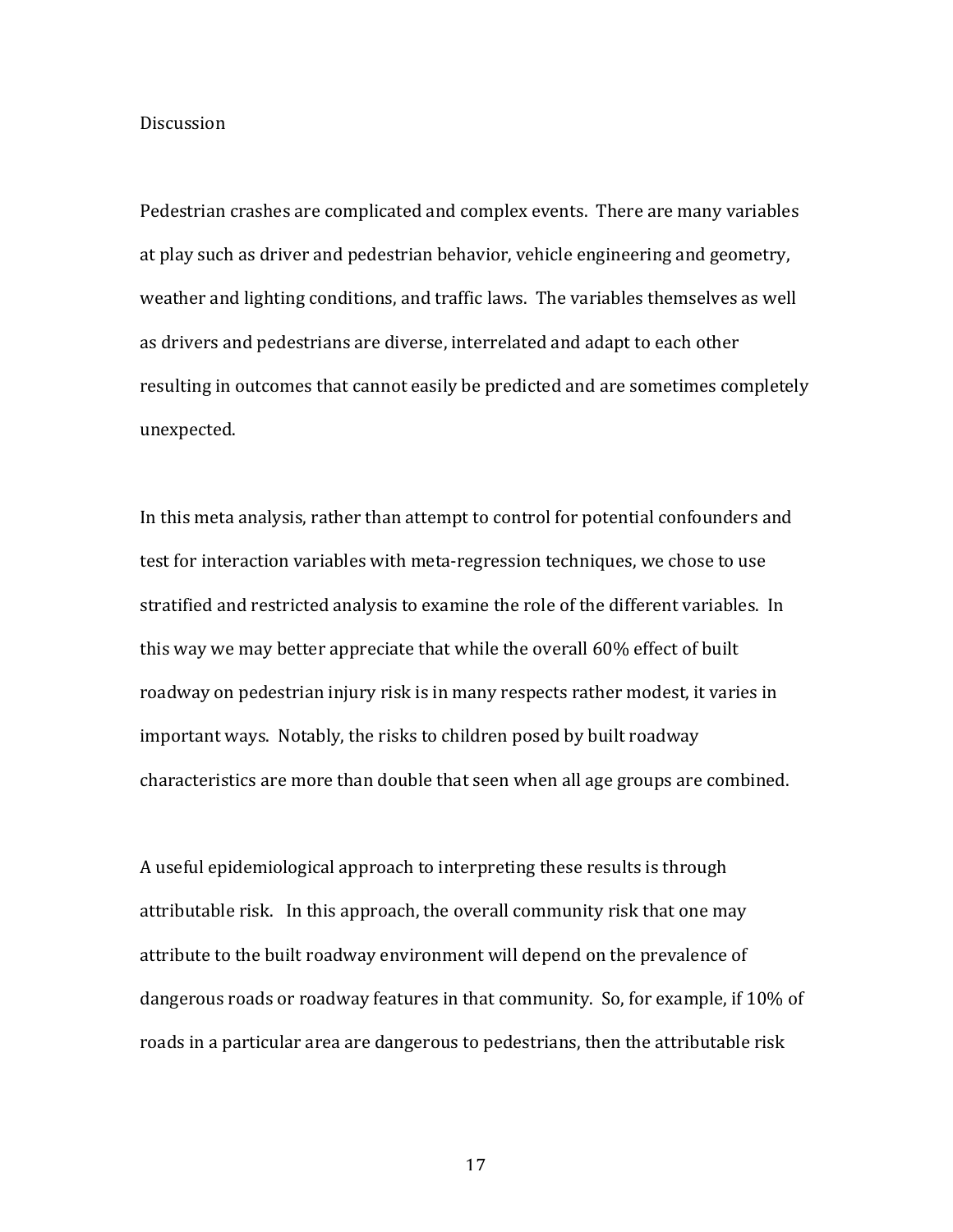for built roadway would be about  $6\%$ <sup>1</sup>. If, though, one were primarily concerned with risk to children, the attributable risk climbs to 33%.

While we found that, over all, characteristics not directly attributable to the built roadway may have twice as much influence as road way characteristics, this result must be viewed with caution. Those variables that we categorized as "non-roadway" are likely to have some relationship to roadway characteristics. And, as noted previously, many risk factors interact with each other. So, for example, vehicle density is affected by number of lanes and nearby attractions like retail establishments and in turn will impact average vehicle speed in an area. It has also become increasingly clear that in many areas of the world, children are simply walking and playing in the streets less (52), which also has implications for the interpretation of these results.

Against the complexity of pediatric pedestrian injury risk, built environment characteristics, particularly roadway characteristics, offer attractive and apparently straightforward opportunities for interventions. The results of this meta-analysis indicate that this enthusiasm may be well placed. And, while, built roadway interventions are expensive, this review indicates that important gains may be made by relatively simple approaches like speed humps, and changing signage.

!!!!!!!!!!!!!!!!!!!!!!!!!!!!!!!!!!!!!!!!!!!!!!!!!!!!!!!

<sup>&</sup>lt;sup>1</sup> The attributable risk (AR), which is calculated using the formula:

*AR = [p x (OR – 1)]/[1 + p x (OR – 1)],*

where *p* denotes the prevalence of the exposure variable, and OR is the odds ratio.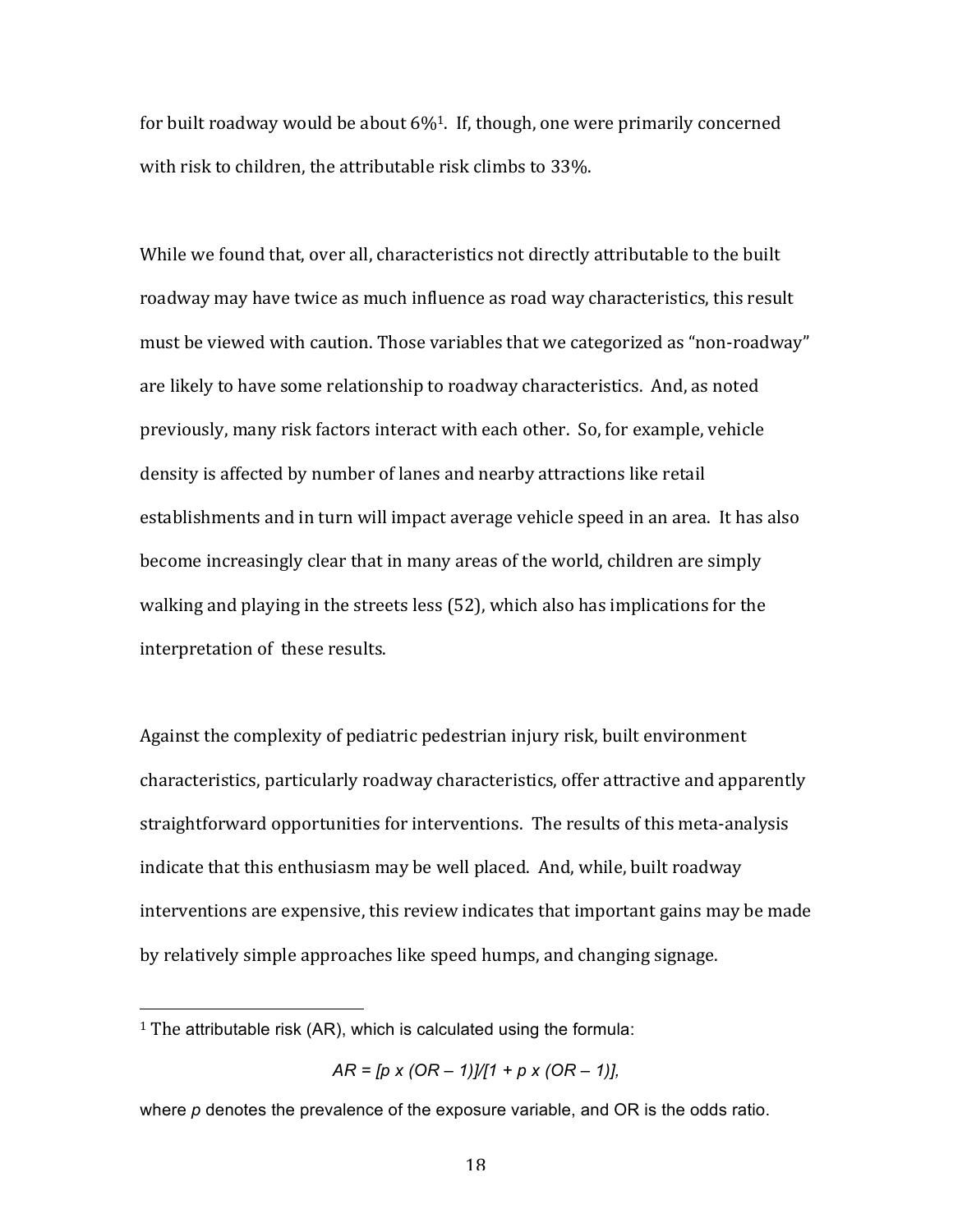We do not, though, in this study, measure which roadway characteristics are most amenable to interventions. Previous studies though have done so and have concluded that adding sidewalks, single-lane roundabouts, refuge islands and increased lighting are the most effective approaches. (53)

The results of this review, while, encouraging for the effectiveness of changes to the built environment on pediatric pedestrian injury risk, should be interpreted with caution. In general, combining studies through meta-analysis increases the power to find significant results and imposes a useful discipline on data synthesis by making the process of combining studies more organized and systematic than in traditional reviews. A Bayesian approach additionally allows us to make explicit what we often do implicitly, i.e. evaluate evidence given our expectations, and permits us to make (cautious) predictions by combining information about the probability distribution of a parameter or effect size with the likelihood of seeing a specific value given the observed data.

This must be balanced against the recognized weaknesses of a meta-analytic approach. It is limited to close-ended quantitative formats and outcomes. Missing on unpublished studies may differ systematically from what is found in the literature. The studies that are combined may differ appreciably and in many important aspects related to type and conduct. And, the statistical summaries may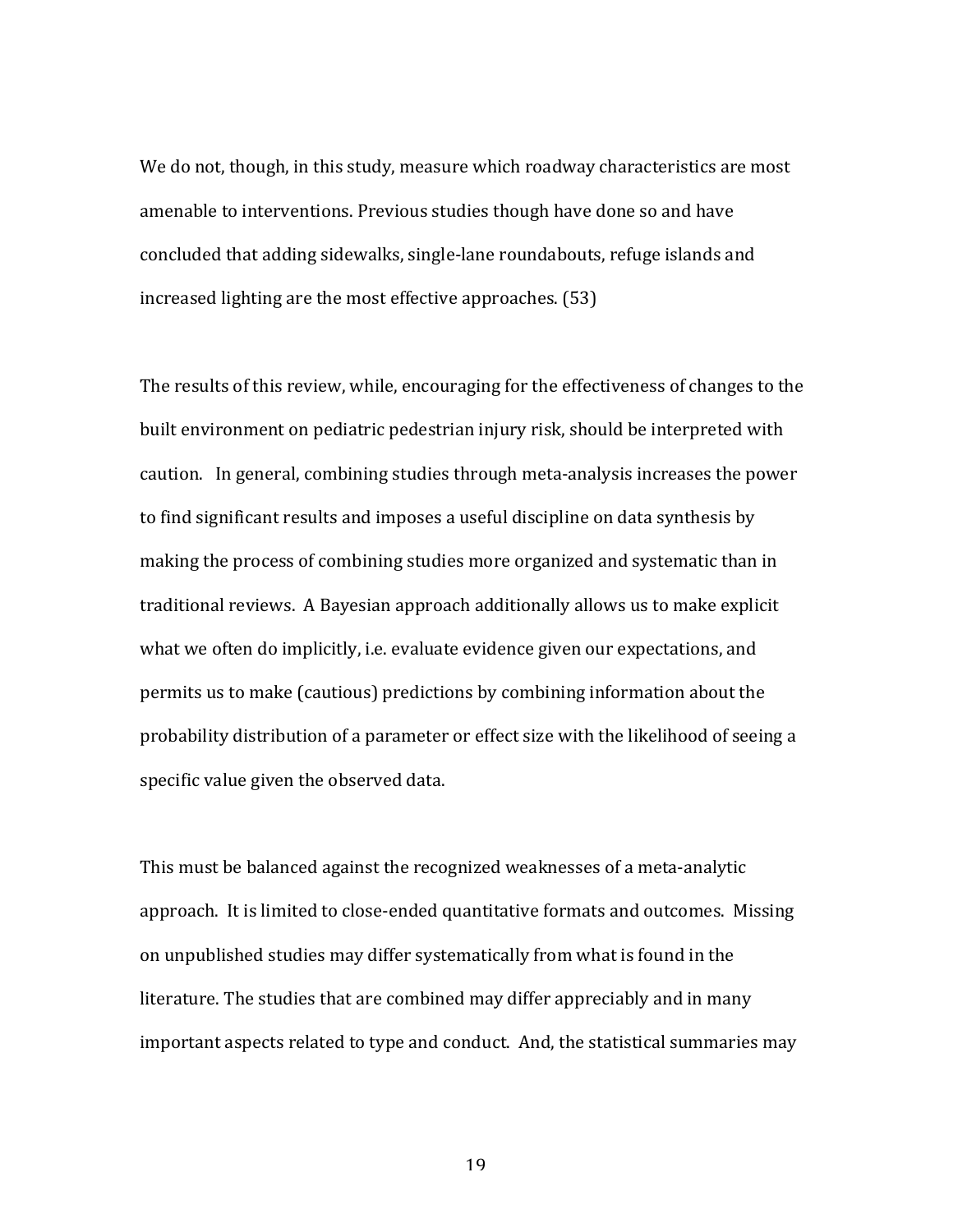overshadow the more important aspects of appreciating the entire landscape of the extant research.

In conclusion, this review and meta-analysis suggest that even modest interventions to the built roadway environment may result in meaningful reductions in pediatric pedestrian injury risk. By pooling the available evidence, these results may help establish evidence against which to measure interventions to reduce and control pediatric pedestrian injury and fatality.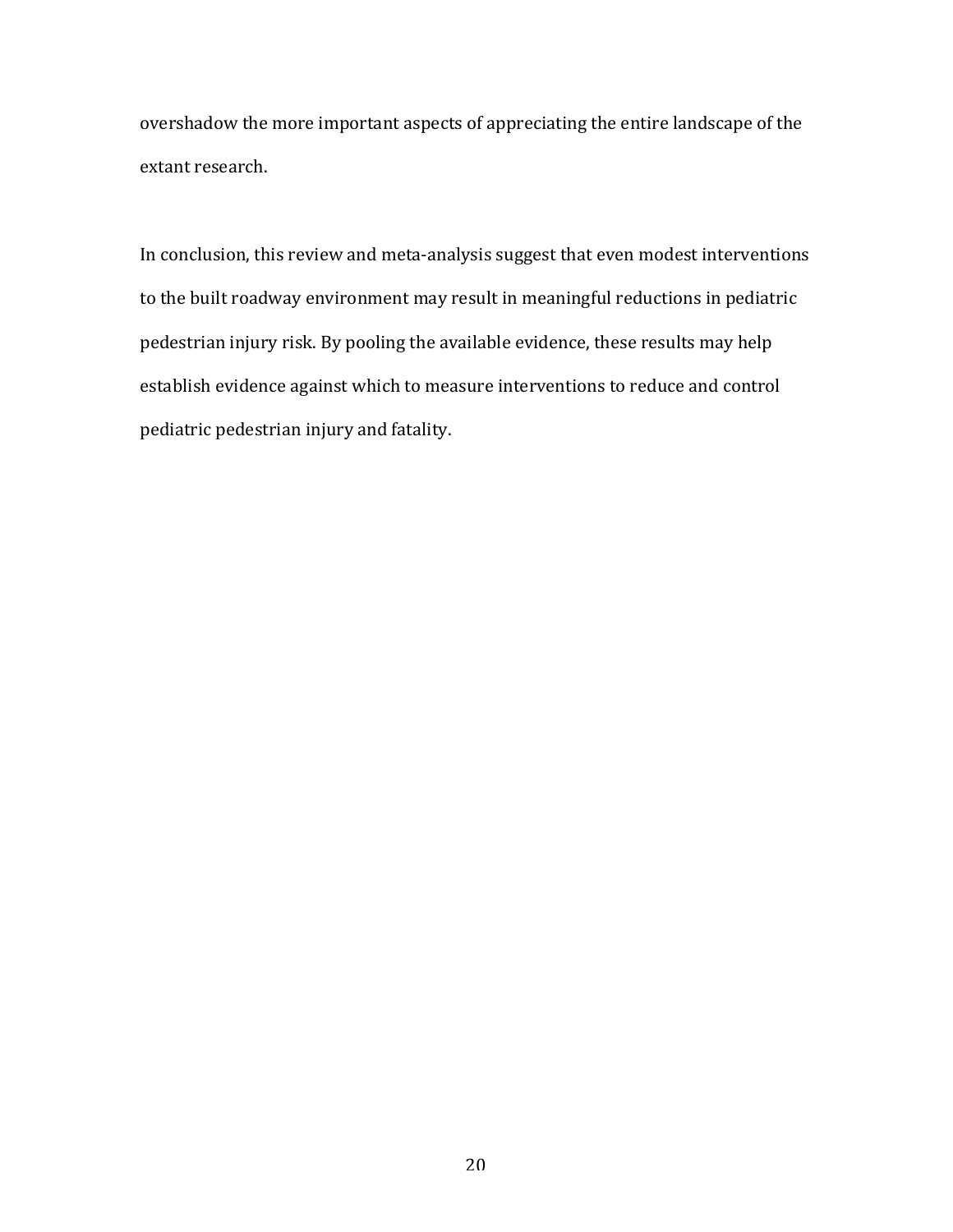# Tables and Figures

| Table 1. Studies included in Meta-Analysis of Built Environment and Risk of |
|-----------------------------------------------------------------------------|
| Pedestrian Injury.                                                          |

| First Author, year<br>(Reference) | <b>AGE GROUP</b> | <b>GEOGRAPHIC</b><br><b>LOCATION</b> | <b>STUDY TYPE</b> |
|-----------------------------------|------------------|--------------------------------------|-------------------|
| Brison, 1988 (30)                 | $<$ 5            | North Am                             | case series       |
| Mueller, 1990 (21)                | $<$ 15 y/o       | North Am                             | case-control      |
| Roberts, 1995 (46)                | $1-4y$ /0        | Oceana                               | case-control      |
| Stevenson, 1995<br>(49)           | $1-14$ y/o       | Australia                            | case-control      |
| Roberts, 1995(4)                  | $<$ 7            | Oceana                               | case-control      |
| Agran, 1996                       | < 14             | North Am                             | case-control      |
| Stevenson, 1996<br>(48)           | $1 - 14$ y/o     | Australia                            | case-control      |
| Stevenson, 1997<br>(49)           | $1 - 14$ y/o     | Australia                            | case-control      |
| Stevenson,<br>1997(49)            | $1 - 14$ y/o     | Australia                            | case-control      |
| Lascala, 2000 (38)                | all ages         | North Am                             | case series       |
| Wazana, 2000 (51)                 | < 15             | North Am                             | case-series       |
| Mutto, 2002 (43)                  | all ages         | Africa                               | case-series       |
| Bunn, 2003 (31)                   | all ages         | Europe                               | pre-post          |
| Morrison, 2004 (42)               | all ages         | Europe                               | pre-post          |
| Nakahara, 2004<br>(44)            | $5 - 14$ y/o     | Asia                                 | case-series       |
| Tester, 2004 (52)                 | < 15             | North Am                             | case-control      |
| Jones, 2005 (37)                  | $4 - 16$ y/o     | Europe                               | pre-post          |
| Lee, 2005 (41)                    | all ages         | North Am                             | case series       |
| Leden, 2006 (39)                  | < 13             | Europe                               | pre-post          |
| Leden, 2006(40)                   | all ages         | Europe                               | pre-post          |
| Clifton, 2007 (32)                | < 15             | North Am                             | case series       |
| Johanson, 2007<br>(36)            | $<$ 13           | Europe                               | pre-post          |
| Donroe, 2008 (35)                 | < 19             | South Am                             | case-control      |
| Dissanayake, 2009<br>(34)         | < 15             | Europe                               | case series       |
| Damsere, 2010 (33)                | all ages         | Africa                               | case series       |
| Shepard, 2010 (48)                | $<7\,$           | Oceana                               | case-control      |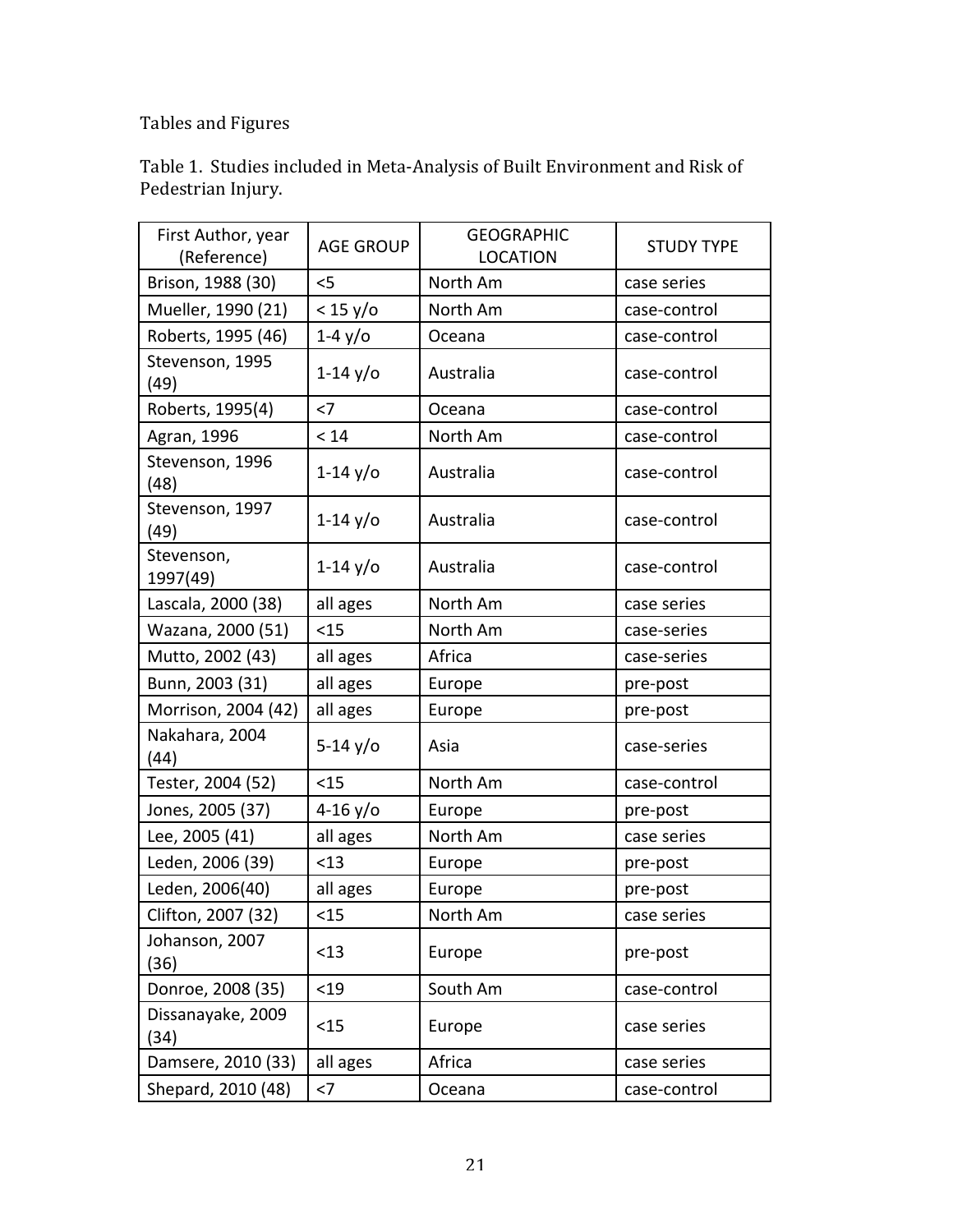Figure 1: Forest Plot, meta-analysis odds ratios for association of built roadway characteristics and risk of pedestrian injury, *all ages*.



Odds Ratio & 95% Credible Interval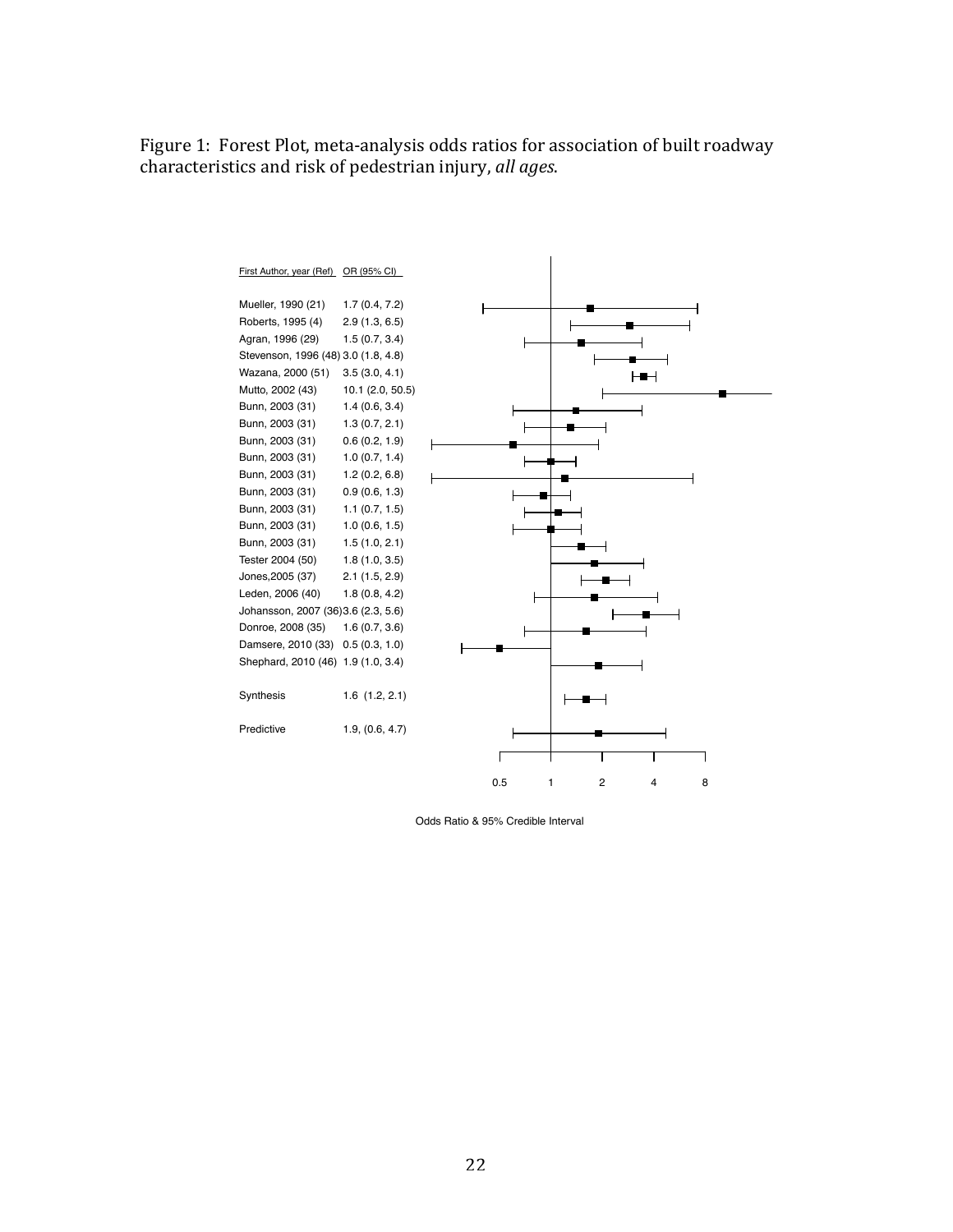Figure 2: Funnel plot meta-analysis odds ratios for association of built roadway characteristics and risk of pedestrian injury, *all ages*. Vertical dashed line at summary estimate. Asterisks indicate symmetric funnel by reflecting the plot around the summary estimate value.



Magnitude of the Association, odds ratio

Figure 3. Forest Plot, meta-analysis odds ratios for association of built roadway characteristics and risk of pedestrian injury, *pediatric populations only*.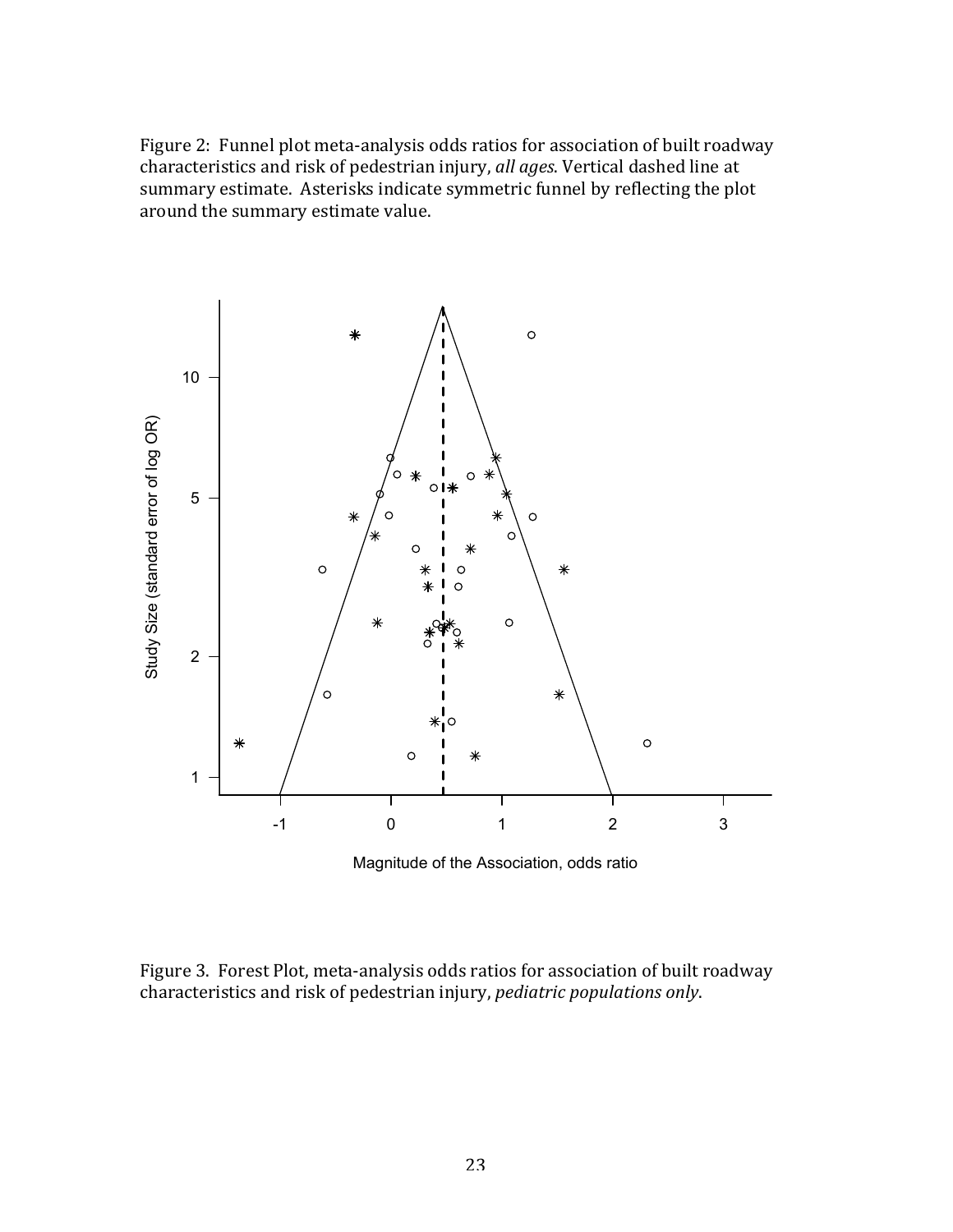

Odds Ratio & 95% Credible Interval

Figure 4: Forest Plot, meta-analysis odds ratios for the association of *non-roadway* related built environment characteristics with risk of pedestrian injury.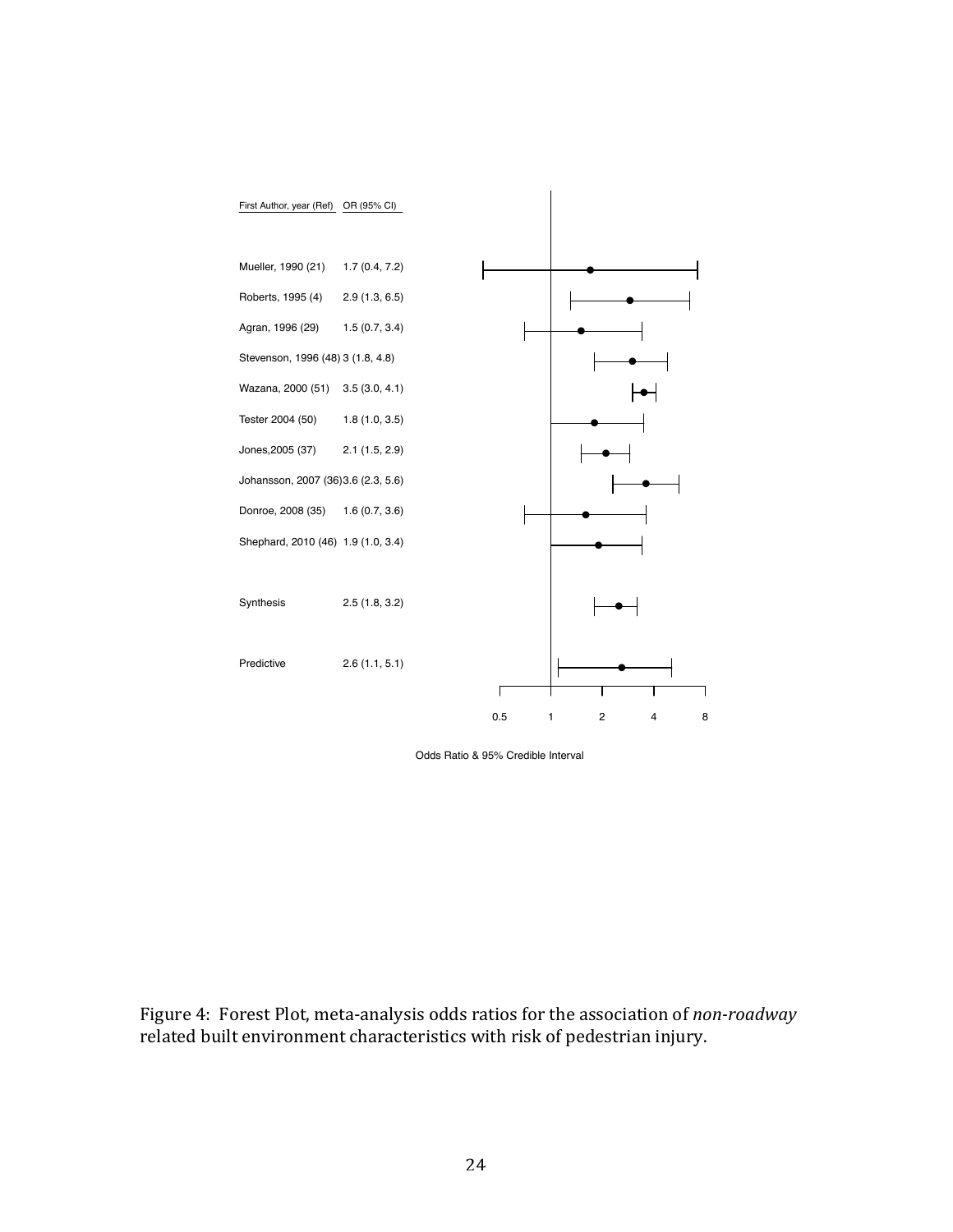

Odds Ratio & 95% Credible Interval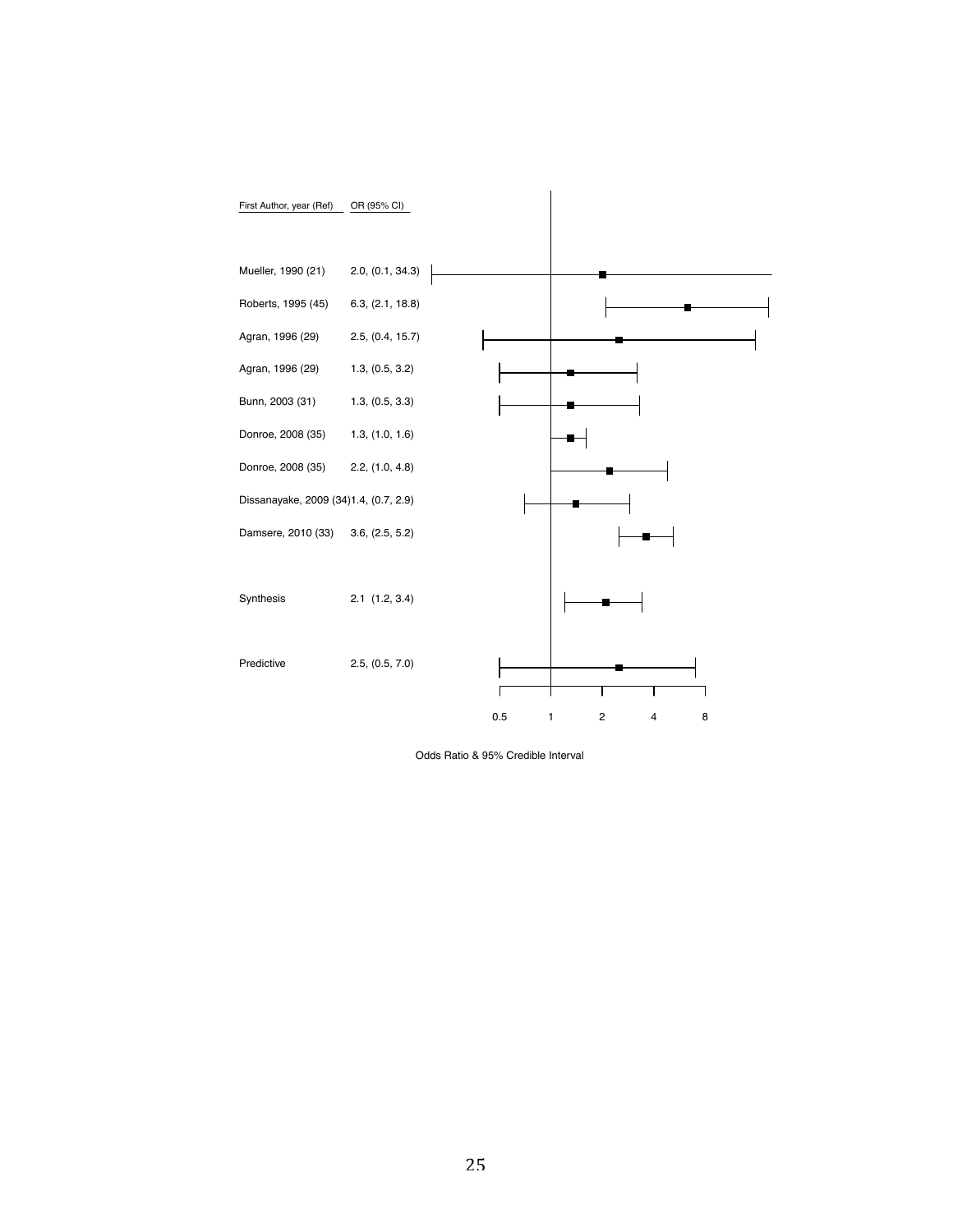| Study Result (author,<br>year, (ref) | <b>INTERVENTION</b>                   | <b>EXPOSURE VARIABLE</b>        | <b>OUTCOME VARIABLE</b>             | <b>BUILT ENVIRONMENT CATEGORY</b> |
|--------------------------------------|---------------------------------------|---------------------------------|-------------------------------------|-----------------------------------|
| agran, 1996(29a)                     | none                                  | multifamily residence           | non-fatal injury                    | social                            |
| agran, 1996(29b)                     | none                                  | parked vehicles                 | non-fatal injury                    | roadway                           |
| agran, 19969(29c)                    | none                                  | number of pedestrians           | non-fatal injury                    | social                            |
| agran, 1996(29d)                     | none                                  | no play area                    | non-fatal injury                    | social                            |
| agran, 1996(29e)                     | none                                  | no enclosed play area           | non-fatal injury                    | roadway                           |
| agran, 1996(29f)                     | none                                  | no barrier to street            | non-fatal injury                    | roadway                           |
| agran, 1996(29g)                     | none                                  | mixed vs residential land       | non-fatal injury                    | social                            |
| agran, 1996(29h)                     | none                                  | width roadway                   | non-fatal injury                    | roadway                           |
| agran, 1996(29i)                     | none                                  | traffic density                 | non-fatal injury                    | vehicle                           |
| agran, 1996(29j)                     | none                                  | vehicle speed                   | non-fatal injury                    | vehicle                           |
| brison, 1988(30b)                    | none                                  | driveways                       | fatality                            | roadway                           |
| brison, 1988(30a)                    | none                                  | parking lots                    | fatality                            | roadway                           |
| bunn, 2003(31a)                      | road narrowing, speed<br>restrictions | vehicle speed                   | pedestrian crashes                  | vehicle                           |
| bunn, 2003(31b)                      | road reconstruction                   | vehicle density                 | pedestrian crashes                  | vehicle                           |
| bunn, 2003(31c)                      | street renewal                        | vehicle density                 | pedestrian crashes                  | vehicle                           |
| bunn, 2003(31d)                      | road narrowing                        | vehicle speed                   | pedestrian crashes                  | vehicle                           |
| bunn, 2003(31e)                      | road reconstruction                   | vehicle speed                   | pedestrian crashes                  | vehicle                           |
| bunn, 2003(31f)                      | speed bumps                           | vehicle speed                   | pedestrian crashes                  | vehicle                           |
| bunn, 2003(31g)                      | road reconstruction                   | vehicle speed                   | pedestrian crashes                  | vehicle                           |
| bunn, 2003(31h)                      | signage, crossings                    | visability                      | pedestrian crashes                  | roadway                           |
| bunn, 2003(31i)                      | road closures                         | vehicle density                 | pedestrian crashes                  | vehicle                           |
| bunn, 2003(31j)                      | road closures                         | vehicle density                 | pedestrian crashes                  | vehicle                           |
| bunn, 2003(31k)                      | signage, crossings                    | visability                      | pedestrian crashes                  | roadway                           |
| clifton, 2007(32a)                   | none                                  | nearby playground               | school sites of injured<br>children | social                            |
| clifton, 2007(32b)                   | none                                  | traffic density                 | school sites of injured<br>children | vehicle                           |
| clifton, 2007(32c)                   | none                                  | mixed vs residential land       | school sites of injured<br>children | social                            |
| damsere, 2010(33a)                   | none                                  | no median separating<br>traffic | fatal vs non-fatal injury           | roadway                           |
| damsere, 2010(33b)                   | none                                  | urbanicity                      | fatal vs non-fatal injury           | social                            |
| Damsere, 2010(33c)                   | none                                  | traffic speed                   | injury                              | vehicle                           |

## Appendix: 76 Results from 26 Studies of Built Environment and Risk of Pedestrian Injury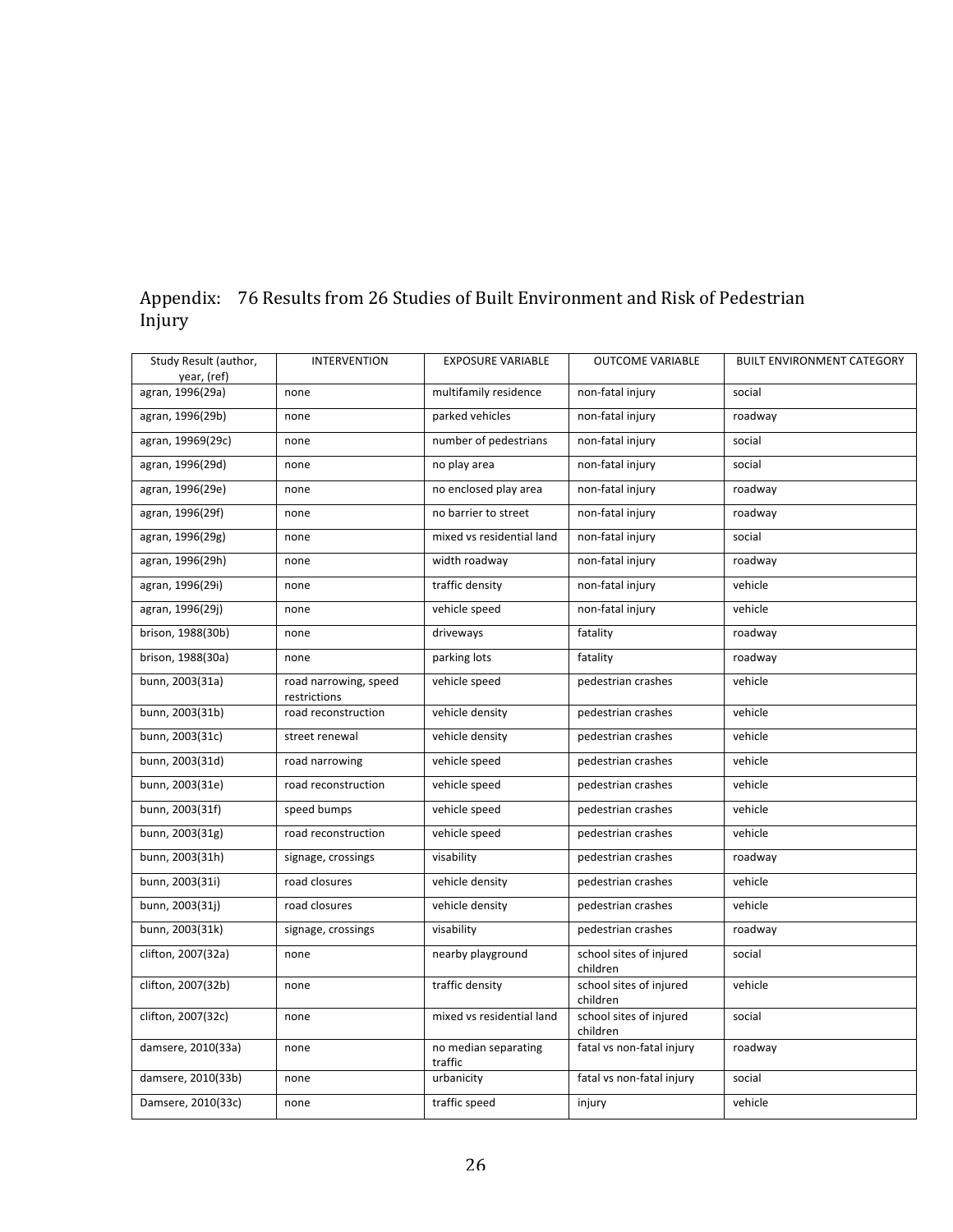| dissanayake, 2009(34b) | none                  | low density housing                | fatal vs non-fatal injuries                | social  |
|------------------------|-----------------------|------------------------------------|--------------------------------------------|---------|
| dissanayake, 2009(34a) | none                  | secondary retail<br>establishments | fatal vs non-fatal injuries                | social  |
| donroe, 2008(35a)      | none                  | vehicle density                    | serious injury                             | vehicle |
| donroe, 2008(35b)      | none                  | vehicle speed                      | serious injury                             | vehicle |
| donroe, 2008(35c)      | none                  | lane markings                      | serious injury                             | roadway |
| donroe, 2008(35d)      | none                  | street vendor density              | serious injury                             | social  |
| donroe, 2008(35e)      | none                  | avenue                             | serious injury                             | roadway |
| donroe, 2008(35f)      | none                  | mixed vs residential land          | serious injury                             | social  |
| donroe, 2008(35g)      | none                  | no speed bump                      | serious injury                             | roadway |
| donroe, 2008(35h)      | none                  | no pedestrian crosswalk            | serious injury                             | roadway |
| donroe, 2008(35i)      | none                  | no sidewalk                        | serious injury                             | roadway |
| donroe, 2008(35j)      | none                  | >50% curbside parking              | serious injury                             | roadway |
| donroe, 2008(35k)      | none                  | nearby park                        | serious injury                             | social  |
| johansson, 2007(36)    | road reconstruction   | lack of marked crosswalk           | driver giving way to<br>pedestrian         | roadway |
| jones, 2005(37)        | traffic calming       | traffic calming                    | injury                                     | roadway |
| lascala, 2000(38)      | none                  | nearby alcohol outlets             | fatal and nonfatal injury                  | social  |
| leden, 2006(39)        | marked crosswalks     | lack of marked crosswalk           | driver giving way to<br>pedestrian         | roadway |
| leden, 2006(40)        | road reconstruction   | traffic calming                    | traffic injuries                           | roadway |
| lee, 2005(41)          | none                  | traffic control present            | fatal and nonfatal                         | roadway |
| morrison, 2004(42)     | road reconstruction   | traffic calming                    | self-reported perception of<br>road safety | roadway |
| mueller, 1990(21a)     | none                  | apartment residence                | fatal and nonfatal injury                  | social  |
| mueller, 1990(21b)     | none                  | no play area                       | fatal and nonfatal injury                  | social  |
| mueller, 1990(21c)     | none                  | no fence yard                      | fatal and nonfatal injury                  | social  |
| mueller, 1990(21d)     | none                  | >2 lanes                           | fatal and nonfatal injury                  | roadway |
| mueller, 1990(21e)     | none                  | >50% curbside parking              | fatal and nonfatal injury                  | roadway |
| mueller, 1990(21f)     | none                  | no sidewalk                        | fatal and nonfatal injury                  | roadway |
| mueller, 1990(21g)     | none                  | no playground                      | fatal and nonfatal injury                  | social  |
| mueller, 1990(21h)     | none                  | nearby school                      | fatal and nonfatal injury                  | social  |
| mueller, 1990(21i)     | none                  | marked crosswalk                   | fatal and nonfatal injury                  | roadway |
| mutto, 2002(44)        | overpass construction | overpass                           | fatal vs non-fatal injuries                | roadway |
| nakahara, 2004(45a)    | construction          | public parks                       | fatality                                   | social  |
| nakahara, 2004(45c)    | construction          | paved local roads                  | fatality                                   | roadway |
| nakahara, 2004(45b)    | construction          | pedestrian crossings               | fatality                                   | roadway |
| roberts, 1995(45)      | none                  | traffic volume                     | injury                                     | vehicle |
| roberts, 1995(4)       | none                  | curbside parking                   | injury                                     | roadway |
| shephard, 2010(46a)    | none                  | driveway length > 12 m             | emergency department<br>visit for injury   | roadway |
| shephard, 2010(46b)    | none                  | driveway exits onto local<br>road  | emergency department<br>visit for injury   | roadway |
| shephard, 2010(46c)    | none                  | driveway exits onto cul<br>de sac  | emergency department<br>visit for injury   | roadway |
| shephard, 2010(46d)    | none                  | more parking areas on<br>property  | emergency department<br>visit for injury   | roadway |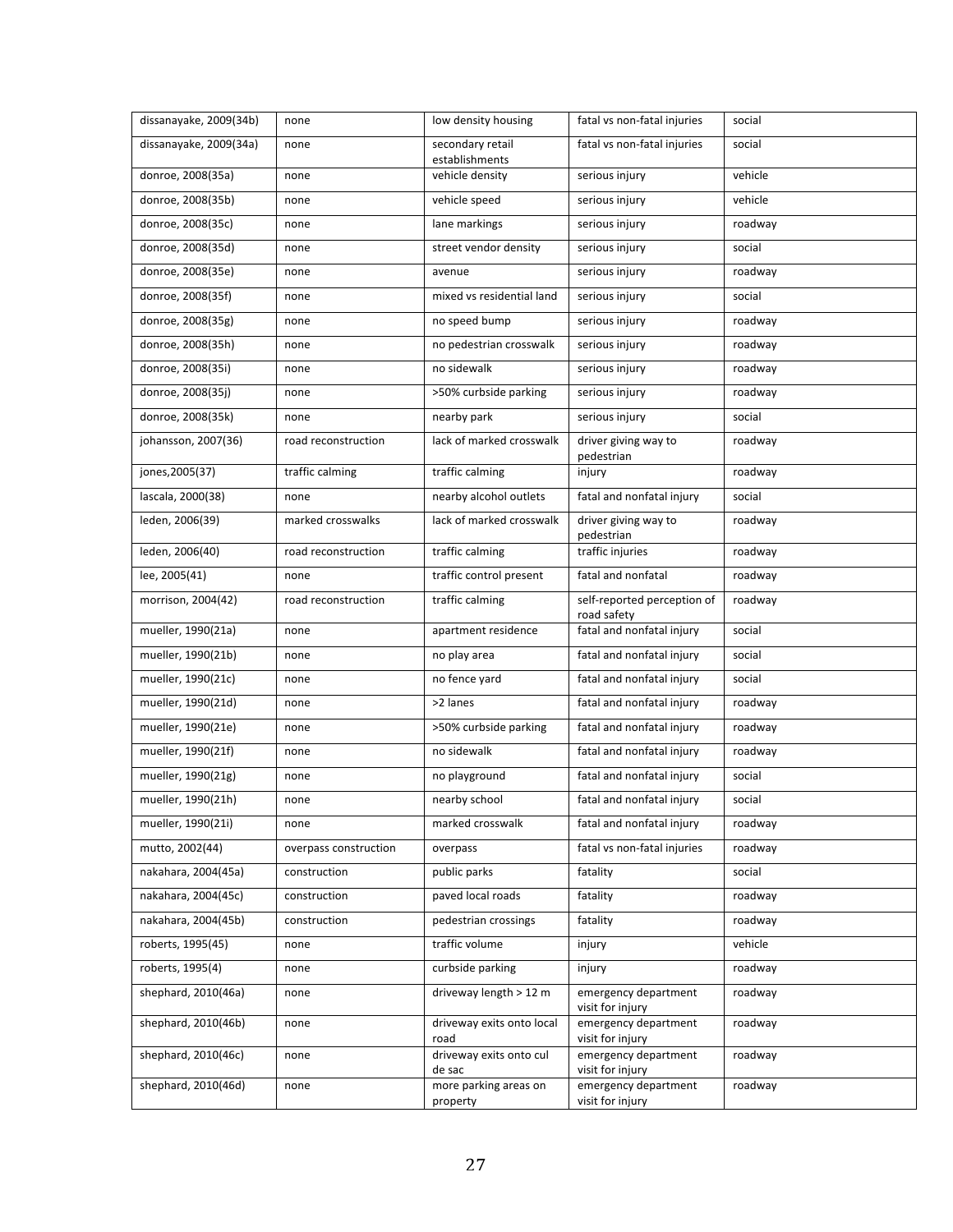| shephard, 2010(46e)  | none | local playground, school<br>or shop | emergency department<br>visit for injury | roadway |
|----------------------|------|-------------------------------------|------------------------------------------|---------|
| shephard, 2010(46f)  | none | driveway curved                     | emergency department<br>visit for injury | roadway |
| stevenson, 1995(49)  | none | no footppaths                       | injury                                   | roadway |
| stevenson, 1996(48)  | none | view obstructed                     | injury                                   | roadway |
| stevenson, 1997(47a) | none | view obstructed                     | injury                                   | roadway |
| stevenson, 1997(47b) | none | traffic volume                      | injury                                   | vehicle |
| tester 2004(50)      | none | speed bumps                         | injury                                   | roadway |
| wazana, 2000(51)     | none | one-way vs two-way<br>streets       | injury                                   | roadway |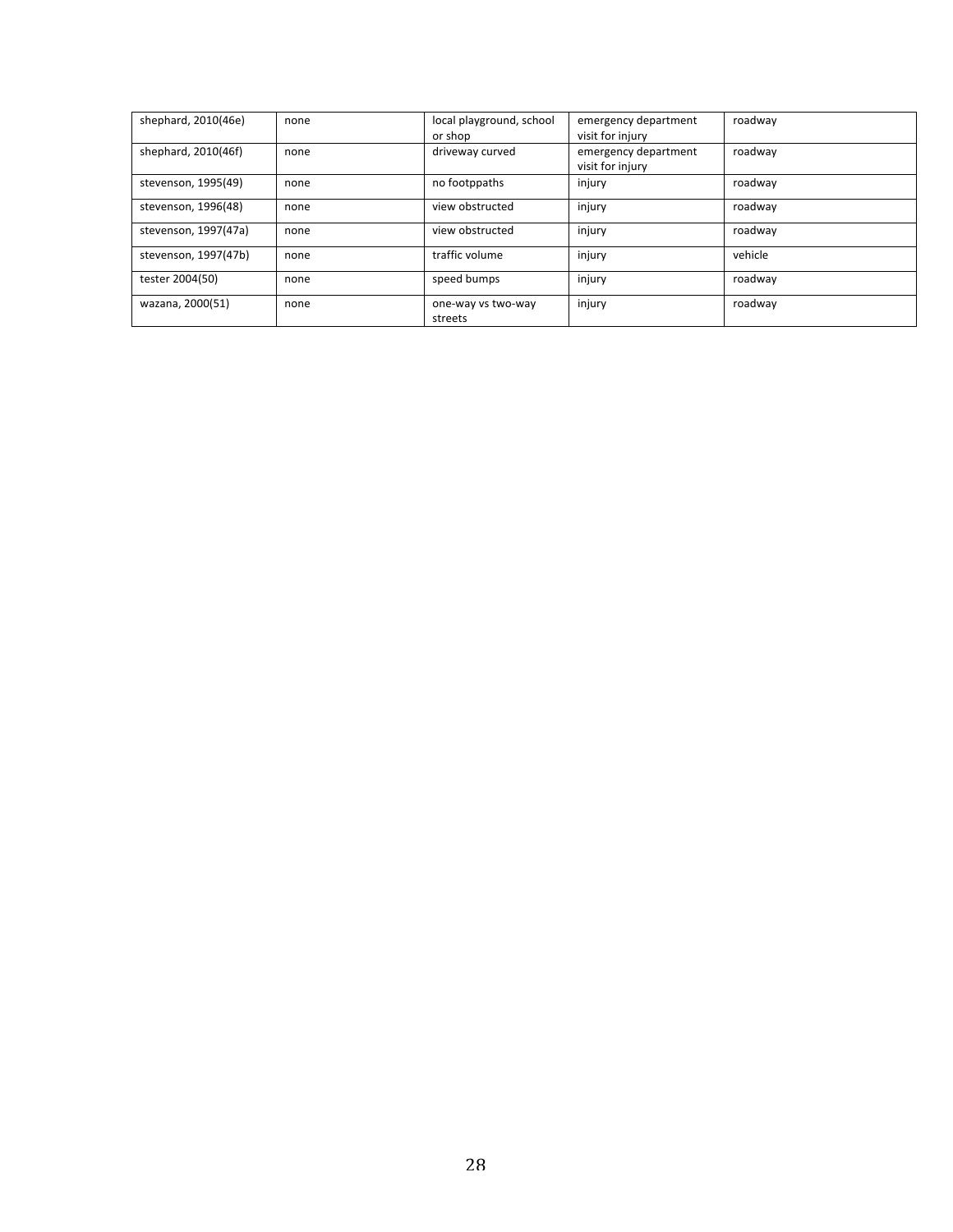References:

- 1. Rivara FP: Child pedestrian injuries in the United States. Current status of the problem, potential interventions, and future research needs. *Am J Dis Child*. 1990;144(6):692–696
- 2. Centers for Disease Control and Prevention Web-based injury statistics query and reporting system (WISQARS) http://webappa.cdc.gov/sasweb/ncipc/ypll.html (Accessed 1 March 2011)
- 3. Insurance Institute for Highway Safety (IIHS): Safety Facts: Pedestrians. 2000
- 4. Roberts I, Norton R, Jackson R, Dunn R, Hassall I: Effect of environmental factors on risk of injury of child pedestrians by motor vehicles: a case-control study. *BMJ.* 1995;310(6972):91–94
- 5. National Safety Council: Accident Facts: 1997 Edition, Itasca Il, National Safety Council, 1998
- 6. Durkin MS, Laraque D, Lubman I, Barlow B: Epidemiology and prevention of traffic injuries to urban children and adolescents. *Pediatrics.* 1999;103(6):e74
- 7. Guice KS, Cassidy LD, and Oldham KT. Traumatic injury and children: a national assessment. J Trauma. 2007; 63(6):S68-S80.
- 8. Braddock M, Lapidus G, Gregorio D, Kapp M, Banco L: Population, income, and ecological correlates of child pedestrian injury. *Pediatrics.* 1991;88(6):1242–1247
- 9. King WD, Palmisano PA: Racial differences in childhood hospitalized pedestrian injuries. *Pediatr Emerg Care.* 1992;8(4):221–224
- 10. Olson LM, Sklar DP, Cobb L, Sapien R, Zumwalt R: Analysis of childhood pedestrian deaths in New Mexico. *Ann Emerg Med.* 1993;22(3):512 – 16
- 11. Robertson LS: Injury Epidemiology: Research and Control Strategies 2nd Ed, New York, Oxford, 1998
- 12. Roberts I, Norton R: Auckland children's exposure to risk as pedestrians. *N Z Med J.* 1994;107(984):331–333
- 13. Towner EM, Jarvis SN, Walsh SS, Aynsley-Green A: Measuring exposure to injury risk in schoolchildren aged 11-14. *BMJ.* 1994;308(6926):449–452
- 14. Backett EM, Johnston AM: Social patterns of road accidents to children; some characteristics of vulnerable families. *BMJ.* 1959;34(5119):409–413
- 15. Christoffel KK, Donovan M, Schofer J, Wills K, Lavigne JV: Psychosocial factors in childhood pedestrian injury: a matched case-control study. Kid's'n'Cars Team. *Pediatrics.* 1996;97(1):33–42
- 16. Link BG, Phelan J: Social conditions as fundamental causes of disease. *J Health and Social Behavior.* 1995;(extra issue):80–94
- 17. Routledge DA, Repetto-Wright R, Howarth CI: The exposure of young children to accident risk as pedestrians. *Inj Prev.* 1996;2(2):150–161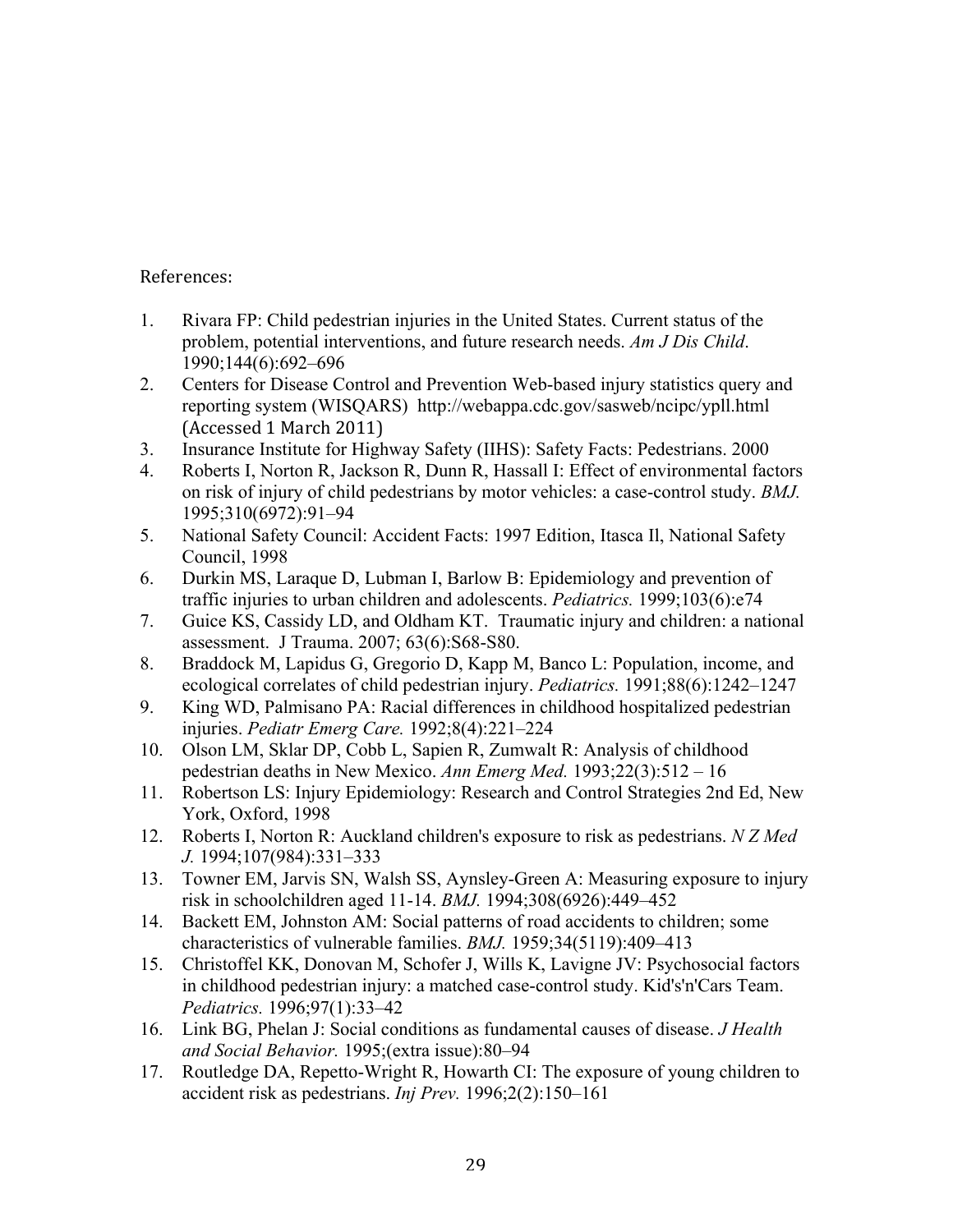- 18. Mazurek A: Pediatric injury patterns. *Int Anesthesiol Clin.* 1994;32(1):11–25
- 19. Retting RA: Urban pedestrian safety. *Bull N Y Acad Med* 1988;64(7):810–815
- 20. Preusser DF: Reducing pedestrian crashes among children. *Bull N Y Acad Med.* 1988;64(7):623–631
- 21. Mueller BA, Rivara FP, Lii SM, Weiss NS: Environmental factors and the risk for childhood pedestrian-motor vehicle collision occurrence. *Am J Epidemiol.* 1990;132(3):550–560
- 22. Pitt R, Guyer B, Hsieh CC, Malek M: The severity of pedestrian injuries in children: an analysis of the Pedestrian Injury Causation Study. *Accid Anal Prev.* 1990;22(6):549–559
- 23. Pless IB, Taylor HG, Arsenault L: The relationship between vigilance deficits and traffic injuries involving children. *Pediatrics.* 1995;95(2):219–224
- 24. Staunton SE, Frumpkin H, Dannenberg AL: Changing the Built Environement to Prevent Injury. Edited by Doll LS, Haas EN. New York, NY, Springer, 2007, pp xviii, 596 p.
- 25. Thomson: Endnote. 2005
- 26. CMA: Comprehensive Meta Analysis Version 2.2. 2007
- 27. R Development Core Team: R: A Language and Environment for Statistical Computing. 2008;2008
- 28. WinBUGS: WinBUGS Version 1.4.1. 2004;2006
- 29. Agran PF, Winn DG, Anderson CL, Tran C, Del Valle CP: The role of the physical and traffic environment in child pedestrian injuries. *Pediatrics.* 1996;98(6, Pt 1):1096–1103
- 30. Brison RJ, Wicklund K, Mueller BA: Fatal pedestrian injuries to young children: a different pattern of injury. *Am J Public Health.* 1988;78(7):793–795
- 31. Bunn F, Collier T, Frost C, Ker K, Roberts I, Wentz R: Area-wide traffic calming for preventing traffic related injuries. Cochrane Database Syst Rev 2003;CD003110
- 32. Clifton KJ, Kreamer-Fults K: An examination of the environmental attributes associated with pedestrian-vehicular crashes near public schools. *Accid Anal Prev.*  2007;39(4):708–715
- 33. Damsere-Derry J, Ebel BE, Mock CN, Afukaar F, Donkor P: Pedestrians' injury patterns in Ghana. *Accid Anal Prev.* 2010;42(4):1080–1088
- 34. Dissanayake D, Aryaija J, Wedagama DMP: Modelling the effects of land use and temporal factors on child pedestrian casualties. *Accid Anal Prev.* 2009;41(5):1016– 1024
- 35. Donroe J, Tincopa M, Gilman RH, Brugge D, Moore DA: Pedestrian road traffic injuries in urban Peruvian children and adolescents: case control analyses of personal and environmental risk factors. *PLoS One.* 2008;3(9):e3166
- 36. Johansson C, Leden L: Short-term effects of countermeasures for improved safety and mobility at marked pedestrian crosswalks in Borås, Sweden. *Accid Anal Prev.* 2007;39(3):500–509
- 37. Jones SJ, Lyons RA, John A, Palmer SR: Traffic calming policy can reduce inequalities in child pedestrian injuries: database study. *Inj Prev.* 2005;11(3):152– 156